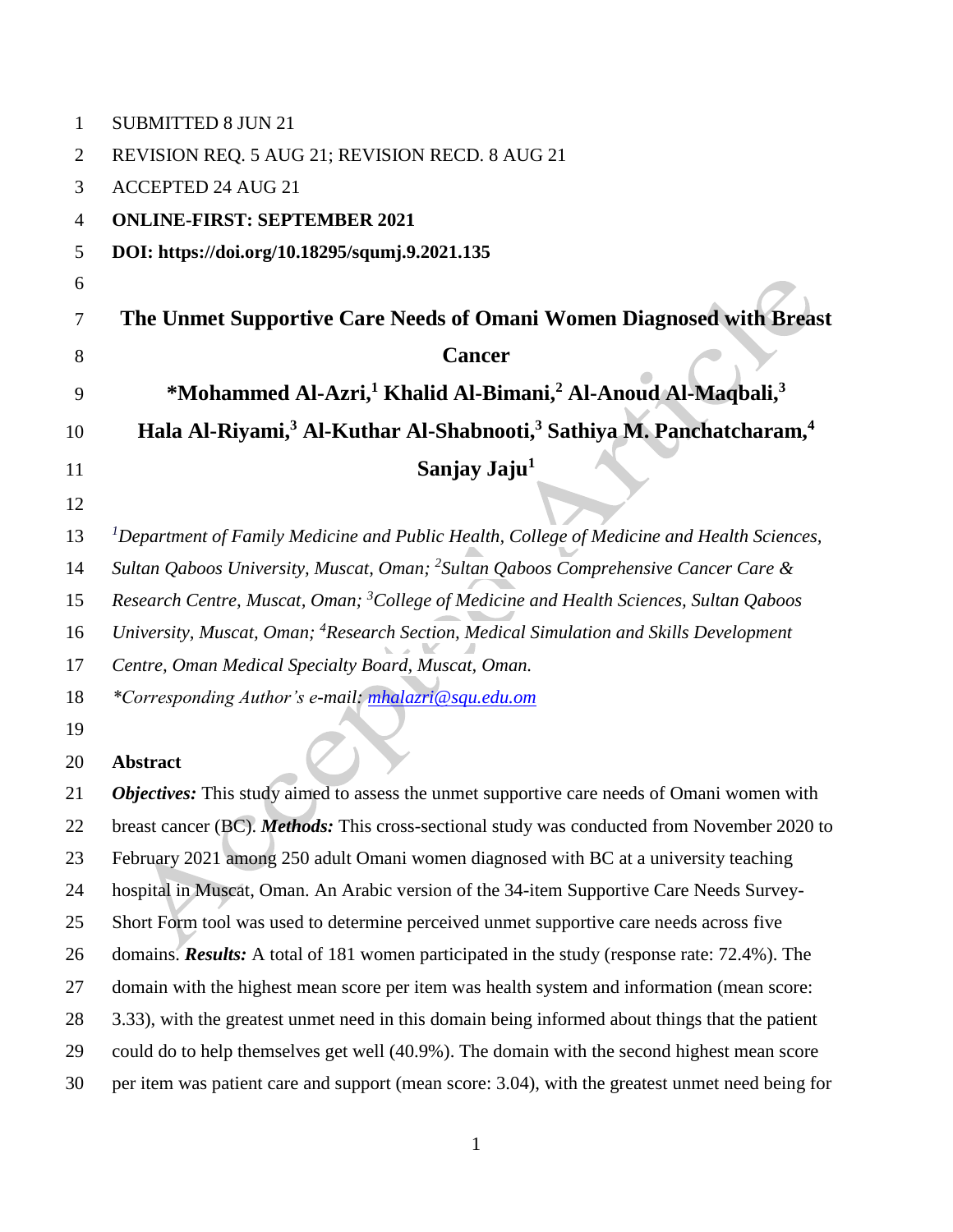- clinicians to be more sincere with the patient (36.5%). Higher total mean scores were reported by
- 32 women who had visited the hospital four times or more over the past two months  $(P = 0.045)$ ,
- those with stage 3 or 4 cancer (*P* = 0.047) and those who had recently undergone radiotherapy or
- chemotherapy (*P* = 0.014). *Conclusion:* Most unmet supportive care needs fell under the health
- system and information domain. Healthcare providers in Oman should explore patient concerns
- and provide sufficient information at various stages of the care process in order to decrease the
- anxiety associated with living with cancer.
- *Keywords:* Breast Neoplasms; Needs Assessment; Supportive Care; Women; Oman.
- 

## **Advances in Knowledge**

- To the best of the authors' knowledge, this is the first study to assess the unmet supportive care needs of Omani women diagnosed with breast cancer (BC).
- The most frequently reported unmet supportive care needs were informational in nature, while the greatest unmet psychological need was how to deal with fears of cancer recurrence.
- Women most frequently reported needing more help with sleeping issues and greater sincerity from their clinicians, but were less concerned regarding unmet sexual needs.
- Significantly higher unmet supportive care needs were reported by women who had recently received radiotherapy or chemotherapy.
- 

## **Application to Patient Care**

51 • The findings of this study indicate an urgent need to improve existing informational support services for Omani women with BC, as well as to incorporate psychological support services into routine oncology practice.

 In addition, clinicians should consider improving patient-clinician communication and adopting a patient-centred care approach during consultations to help address the unmet care needs of women with BC in Oman. This may help reduce the rate of related psychological comorbidities such as depression, anxiety and stress.

# **Introduction**

- Supportive care refers to a person-centred approach to care in which necessary services are
- provided in order to meet the emotional, social, informational and spiritual needs of patients with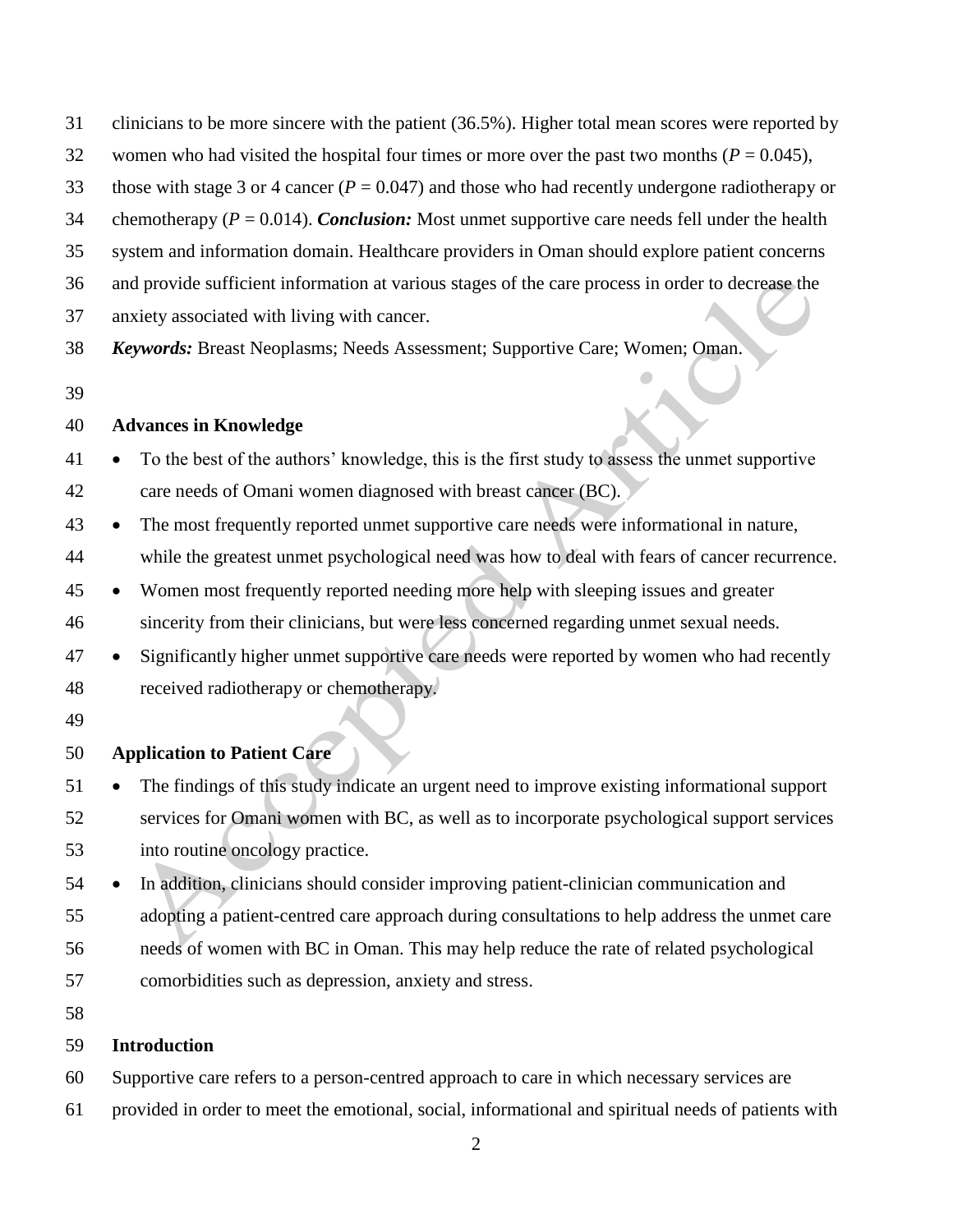62 serious illnesses.<sup>1,2</sup> Patient-centred care is recognised as a benchmark of quality in cancer care, with the delivery of supportive care services deemed to be just as important as that of curative or 64 palliative cancer treatments.<sup>3</sup> Thus, although cancer treatment is essential to cure the patient and increase their likelihood of survival, supportive care is considered necessary to improve their quality of life.

 In recent years, there has been a shift in focus from treatment to supportive care to help cancer 69 patients cope with the experience of living with cancer.<sup>3,4</sup> The supportive care requirements of cancer patients have been categorised into six different domains, including health system and 71 informational, patient care, psychosocial, sexual and financial needs.<sup>5</sup> A greater understanding of the supportive care needs of cancer patients can help to identify specific challenges and 73 concerns.<sup>6</sup> On the other hand, failing to meet these needs can interfere with the patient's comfort, quality of life, treatment decision-making abilities and adherence to treatment.<sup>7</sup> 

 A study of Chinese patients with breast and colorectal cancer showed that both types of patients most commonly experienced unmet health system and informational needs, with younger patients having more frequent unmet needs in the sexuality and health system and information 79 domains.<sup>6</sup> On the other hand, a recent study conducted in the United Arab Emirates (UAE) showed that the most prevalent unmet supportive care needs rated at a moderate-to-high level by patients with different cancers were in the psychological domain, while needs in the sexuality domain were least frequently reported.<sup>8</sup> 

 In Oman, BC is a leading cause of death and disability, accounting for 12.79% of all cancers and 85 24.50% of all female cancers.<sup>9</sup> As a result of increased life expectancy, urbanisation and the adoption of more Westernised lifestyles, the incidence of BC in Oman has almost doubled over 87 the last two decades.<sup>10</sup> Moreover, most women with BC in Oman are diagnosed a younger age and at a later stage compared to those in Western countries, with an average five-year survival 89 rate of  $63\%$ .<sup>10,11</sup> Previous studies have shown that Omani women diagnosed with BC are at risk 90 of adverse physical and psychosocial morbidities. $4,12,13$  However, no previous study has yet attempted to assess the unmet supportive care needs of Omani women diagnosed with BC.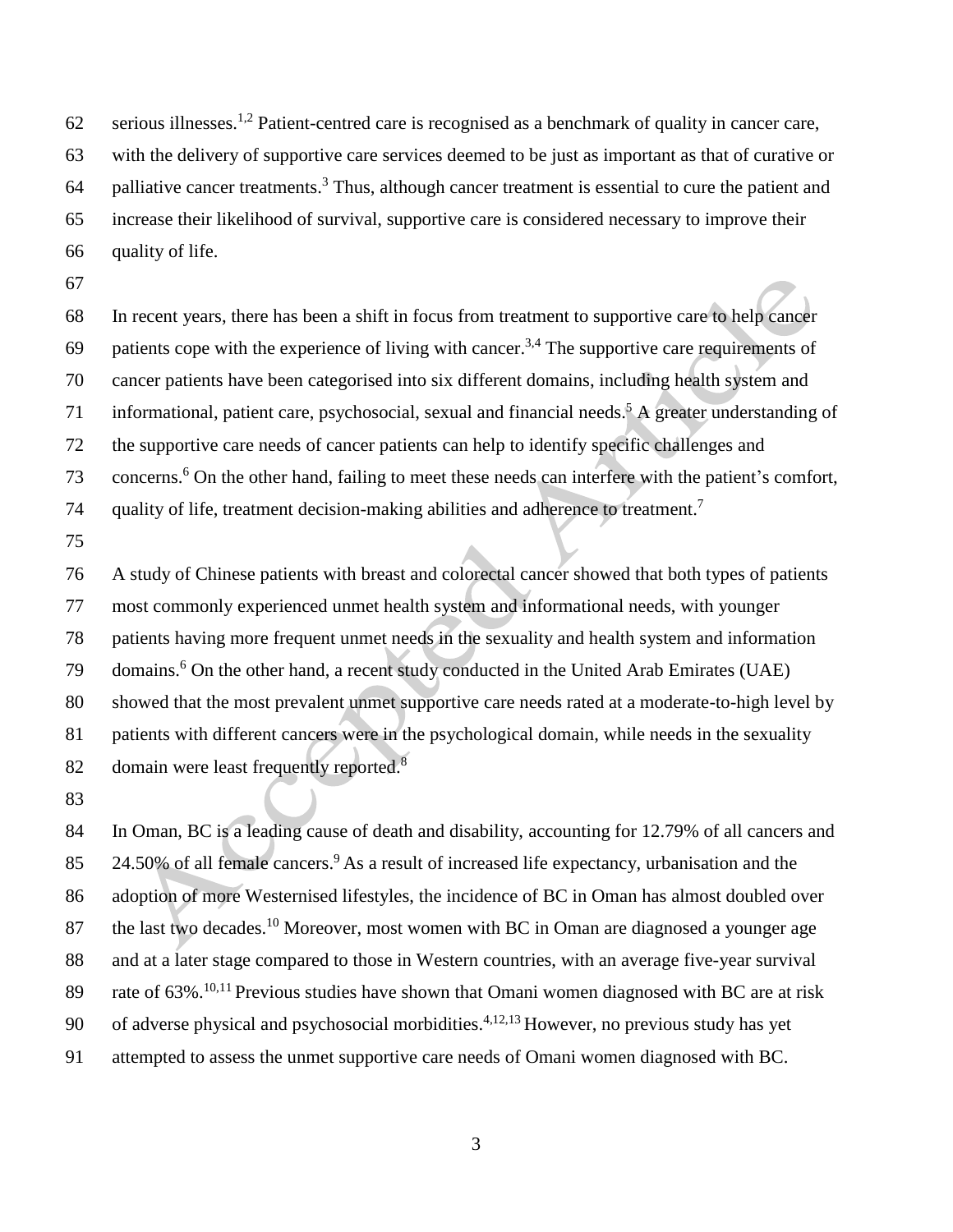Identifying and addressing the unmet supportive care needs of cancer patients is imperative to help improve their quality of life.<sup>6</sup> 

#### **Methods**

96 This cross-sectional questionnaire study was conducted from  $1<sup>st</sup>$  November 2020 to  $28<sup>th</sup>$  February 2021 at the Sultan Qaboos University Hospital (SQUH), a referral teaching and training hospital and provides comprehensive oncological treatment to BC patients. Adult Omani women aged 99 ≥18 years who had been diagnosed with any stage of BC over the past five years at SQUH were identified from the electronic hospital information system. According to official data from the 101 Ministry of Health, the incidence of BC in Oman in 2017 was 274 cases.<sup>14</sup> Thus, assuming a prevalence of 50% of unmet supportive care needs in five domains, with a precision rate of 5% and desired confidence interval of 95%, the necessary sample size for the study was calculated to be 170 participants. However, in order to compensate for non-respondents, a total of 250 patients were invited to participate in the study by telephone or e-mail according to the contact information available in the system.

 A previously validated Arabic version of the 34-item Supportive Care Needs Survey-Short Form  $(SCNS-SF34)$  was used to collect data regarding the respondents' unmet supportive care needs.<sup>8</sup> The original SCNS-SF34 is a validated instrument used as part of routine cancer care to measure cancer patients' perceived unmet supportive care needs across five domains, including psychological (10 items), health system and information (8 items), patient care and support (6 113 items), physical and daily living (5 items), sexuality (2 items) and other needs (3 items).<sup>15</sup> Originally, it was intended that the data were to be collected using a paper-based questionnaire; however, as a result of the ongoing coronavirus disease 2019 (COVID-19) pandemic, research assistants were prohibited from entering SQUH and having direct contact with patients in order to minimise the risk of transmission. Thus, the Arabic version of the SCNS-SF34 tool was modified so that it could be accessed and completed electronically by literate participants. For illiterate participants, the questionnaires were completed by a researcher based on information collected during telephone interviews.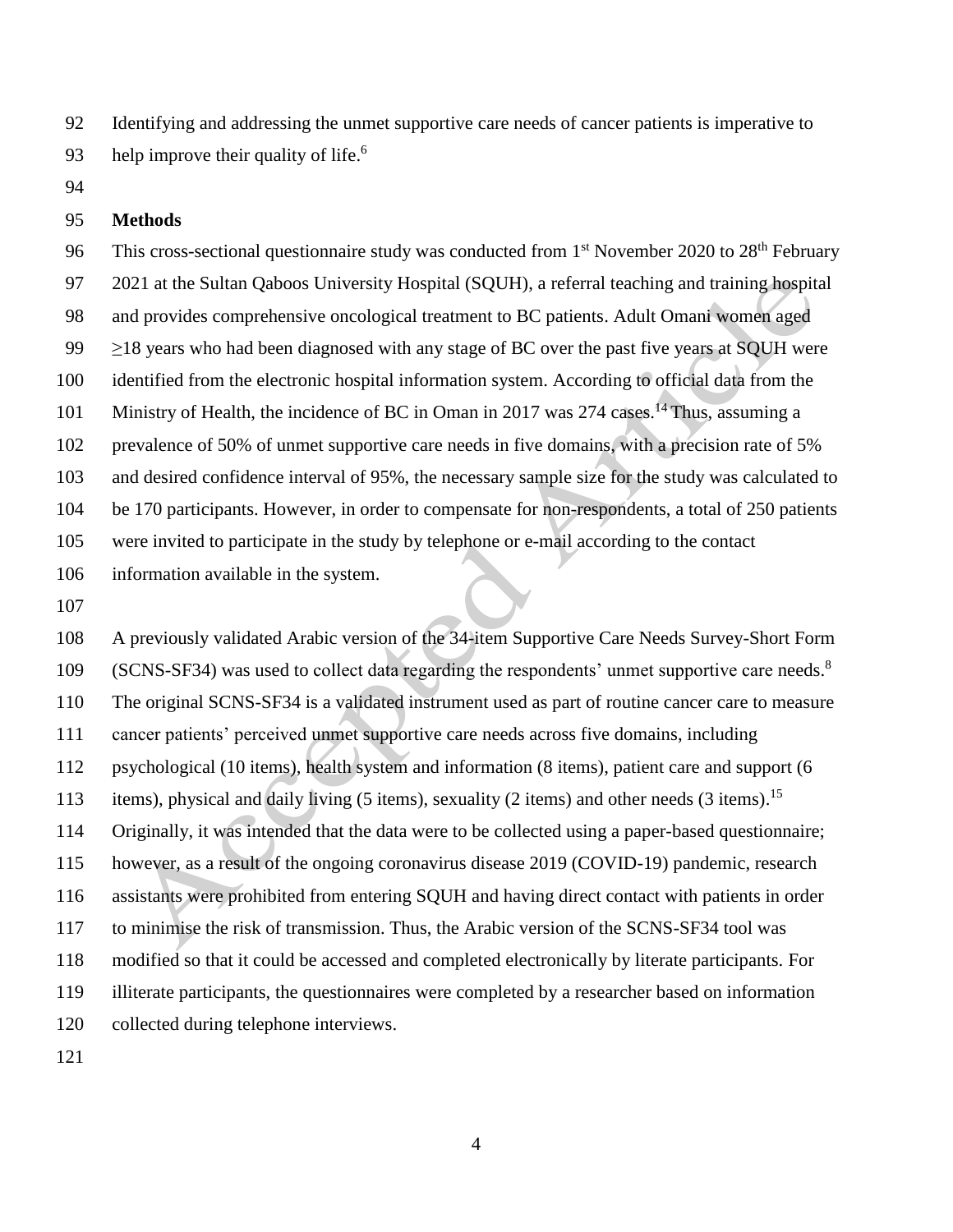Participants were asked to rate their perceived level of need for additional support for each item

- on a five-point scale. The internal consistency of the original SCNS-SF34 tool has been found to
- 124 be high (Cronbach's alpha coefficient range:  $0.86-0.96$ ).<sup>15</sup> In addition, the tool has been
- 125 translated into various languages and used in different populations worldwide.<sup>5,16,17</sup> Nair *et al*.
- 126 translated the SCNS-SF34 into Arabic for use in the UAE, a neighbouring country to Oman.<sup>8</sup> In
- 127 addition, a pilot study was conducted of the first 30 participants in order to determine the
- reliability and clarity of the Arabic version of the SCNS-SF34 questionnaire used in the present
- study. This revealed Cronbach's alpha coefficients of 0.90, 0.92, 0.83, 0.87 and 0.94 for the
- psychological, health system and information, patient care and support, physical and daily living,
- 131 and sexuality domains of unmet supportive care needs, respectively.
- 

 Collected data were analysed using the Statistical Package for the Social Sciences (SPSS), Version 25.0 (IBM Corp., Armonk, New York, USA). For descriptive purposes, categorical variables were presented as numbers and percentages, while continuous variables were presented as means and standard deviations or standard errors of measurement. Frequencies of ratings for individual items were calculated in order to determine items most and least commonly reported to have a high level of unmet need in each domain. Associations between continuous and categorical variables were compared using an independent t-test or analysis of variance. A *P* value of <0.05 was considered statistically significant. The study has been approved by the Medical Research and Ethics Committee of the College of Medicine and Health Sciences, Sultan Qaboos University (MREC #2189). All study procedures conformed to the tenets of the Declaration of Helsinki. Written informed consent was obtained from all respondents prior to their participation in the study.

## **Results**

 Of the 250 women with BC invited to take part in the study, a total of 181 agreed to participate 147 (response rate: 72.4%). The mean age was  $47.5 \pm 10.6$  years, with most participants being 41–50 years old (44.4%), married (72.9%) and educated to the university level or higher (40.3%). Most women were unemployed (58.0%) and had a monthly household income of ≤500 Omani rials (56.4%). Over one-third were residents of Muscat (35.9%) and a quarter reported a family history of BC (25.4%). The majority of women had been diagnosed with BC more than two

years previously (70.2%) and at an advanced stage (stage 3 or 4; 42.2%). A total of 78 patients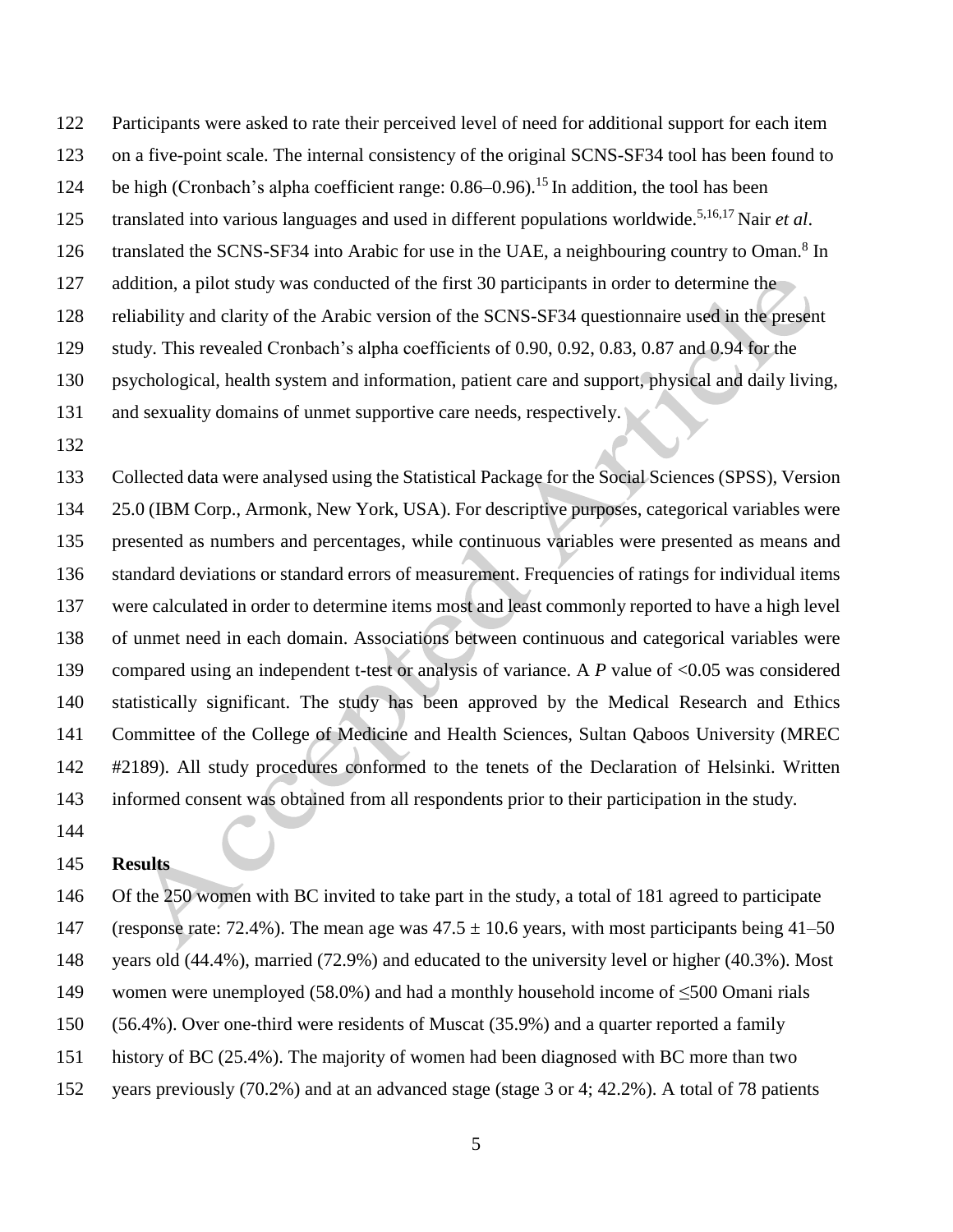(44.1%) had recently undergone chemotherapy or immunotherapy [Table 1]. Across the five

domains of unmet supportive care needs, the domain with the highest mean score per item was

155 health system and information (3.33  $\pm$  0.09), followed by patient care and support (3.04  $\pm$  0.08),

156 physical and daily living  $(2.90 \pm 0.08)$ , psychological  $(2.77 \pm 0.08)$ , and sexuality  $(2.27 \pm 0.10)$ 

- [Table 2].
- 

159 The mean total score for items in the psychological domain was  $27.70 \pm 10.33$ . Overall, the item most frequently perceived by respondents to have a high level of unmet need in this domain was fears about cancer recurrence (34.3%), followed by fears about cancer spreading (33.7%) and fears about children or people close to the patient (32.6%). The least frequently reported items included fears about loss of the patient's independence (5.0%), concerns regarding the ability of those close to the patient to cope with their care (11.6%) and thinking about death (11.6%). The 165 mean total score for items in the physical and daily living domain was  $14.51 \pm 5.40$ . Items most frequently reported to have a high level of unmet need included not sleeping well (16.0%) and not being able to do things that the patient had done before getting cancer (15.5%). In contrast, few participants reported a high level of unmet need for items such as pain (9.9%) and nausea/vomiting (9.9%).

171 The mean total score for items in the health system and information domain was  $26.64 \pm 9.42$ . The need to be informed about things that the patient could do to help themselves get well was most frequently found to be unmet at a high level (40.9%), followed by the need to be informed about available treatments and their benefits and side-effects (39.8%), the need to be given an explanation about any tests conducted on the patient (35.9%), the need for more information about the patient's diagnosis and prognosis (33.7%) and the need to talk to someone who understood and had experience with the patient's case (31.5%). The least frequently reported items with high unmet needs in this domain included the need for access to professional counselling (22.7%), the need to be informed about support groups (26.5%) and the need for information about how to manage the patient's illness and side-effects at home. 

182 The mean total score for items in the patient care and support domain was  $18.23 \pm 6.55$ . The most frequently reported unmet needs rated highly by the participants included the need for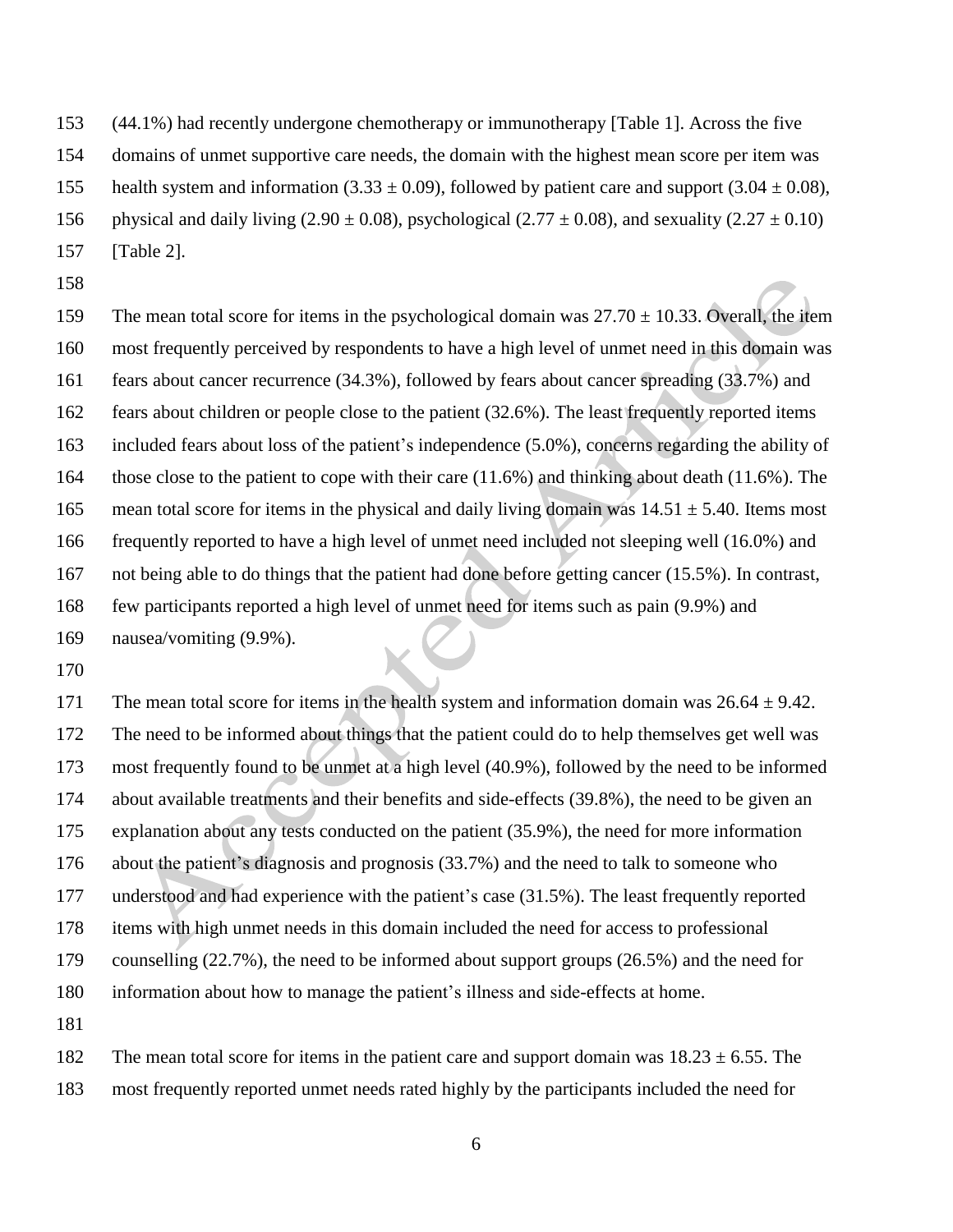clinicians to be more sincere with the patient (36.5%), followed by the need for the hospital to

- protect the patient's privacy (32.6%) and the need for clinicians to show sensitivity to the
- patient's emotional needs (30.4%). Fewer participants reported a high level of unmet need for
- more choice about which hospital to attend (18.2%) and waiting a long time for a clinic
- 188 appointment (19.3%). The mean total score for items in the sexuality domain was  $4.53 \pm 2.67$ .
- Overall, few respondents reported a high level of unmet needs regarding changes in sexual
- feelings (9.9%) and sexual relationships (9.9%). Other items rated by participants to have a high
- level of unmet need included the need to receive less commiseration from other people (27.1%),
- the need for economic help (18.2%) and the need to talk to other people who had experienced
- cancer (10.5%) [Table 3].
- 

 Significant associations were observed between total mean scores and certain sociodemographic and clinical variables. Higher mean scores were reported by women who had visited the hospital 197 four or more times over the past two months  $(P = 0.045)$ , those diagnosed with stage 3 or 4 198 cancer  $(P = 0.047)$  and those who had recently received radiotherapy or chemotherapy over the past two months (*P* = 0.014) [Table 4].

# **Discussion**

 To the best of the authors' knowledge, this is the first study conducted in Oman to evaluate the unmet supportive care needs of Omani women diagnosed with BC. In general, supportive care services—incorporating the social, spiritual, educational and informational needs of cancer patients—require substantial improvement in most healthcare systems; moreover, until such services are easily available and accessible, the needs of cancer patients will continue to go 207 unfulfilled.<sup>3</sup> Nonetheless, although there were slight variations between different domains of supportive care needs in this study, the Omani women demonstrated a need for additional support across most domains, with the greatest unmet needs attributed to the domain of health system and information. When a domain is reported to have a high prevalence of unmet needs, the provision of related services in this area is commonly perceived to be insufficient; as such, 212 future work should be performed to improve these services for the population.<sup>18</sup>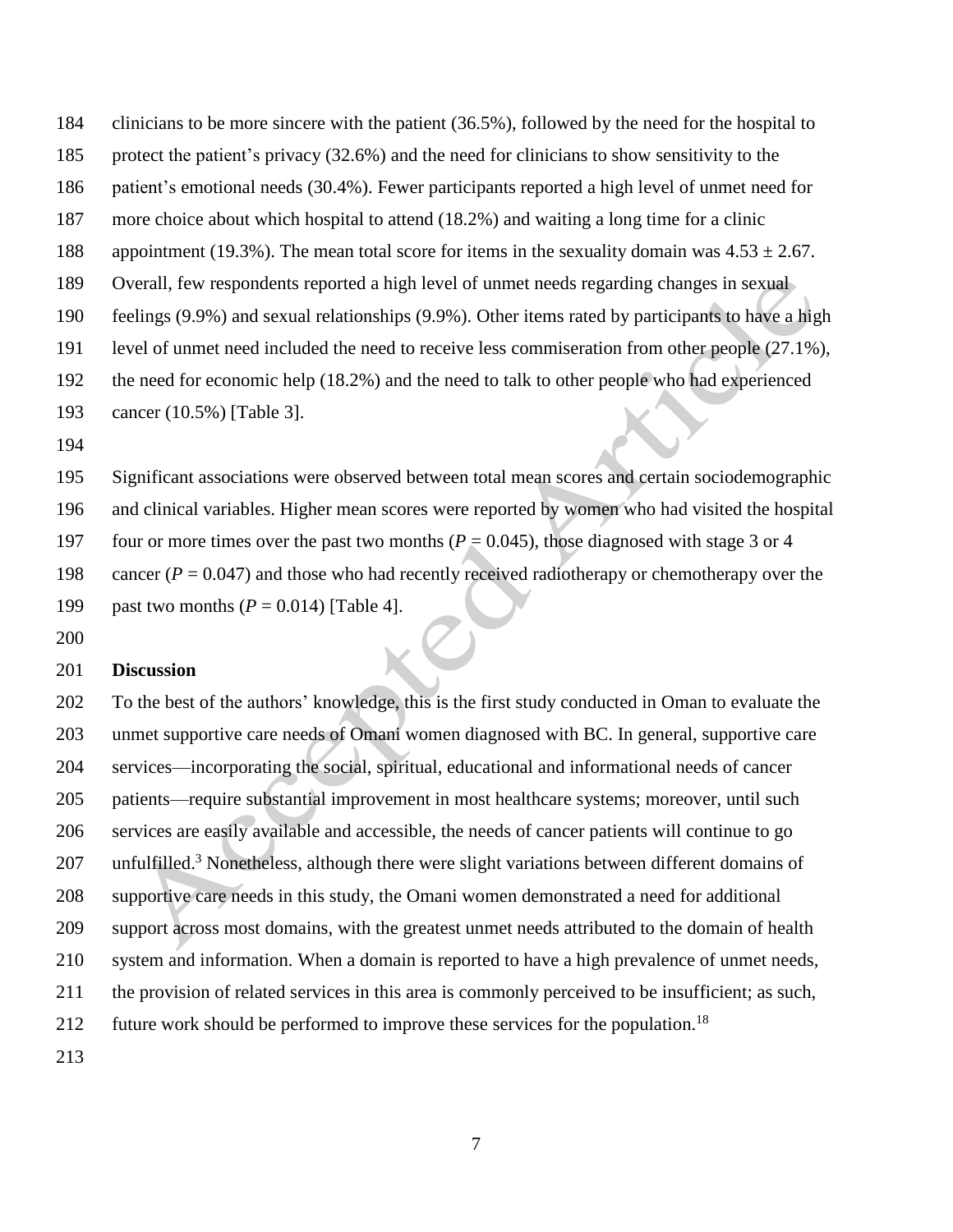Cancer patients often report high levels of unmet supportive care needs with regards to information and communication; in particular, many patients express a desire for further information regarding the short- and long-term implications of cancer, how they can manage 217 their illness, and the effectiveness and side-effects of potential treatments.<sup>7,19,20</sup> Similarly, many of the women in the current study reported high unmet needs for more information regarding things that they could do to help themselves, as well as further explanation regarding tests, disease prognosis and the benefits and side-effects of different treatment options.

 In general, cancer patients often seek additional information to assuage anxiety associated with the uncertainty of living with cancer, particularly concerning cancer type, stage, and potential 224 side-effects of cancer prognosis and management.<sup>20</sup> Several factors have been found to influence cancer patients' needs for cancer-related information, including time since diagnosis, chosen treatment, cancer stage, disease severity and the role of the patient in the treatment decision-227 making process.<sup>20</sup> Approximately one-third of patients in the present study expressed fear regarding cancer recurrence and spread as well as for their children and loved ones, ranking these unmet needs highest in the psychological domain. Failure to identify and address topics of concern among cancer patients through informational support and resource availability can result 231 in depression, anxiety and feelings of fear.<sup>18,21</sup> Insufficient time for adequate information provision during consultations may also exacerbate unmet supportive care needs in the 233 information and psychological domains.<sup>19</sup>

 Patient-physician interaction is central to the process of healthcare delivery, with adequate 236 informational support associated with various desirable health outcomes for cancer patients.<sup>22</sup> In addition, good physician-patient communication helps to ensure an effective working 238 relationship.<sup>23</sup> However, patients in the current study reported a high level of unmet needs in the patient care and support domain, especially in terms of the lack of sincerity and sensitivity of the clinician to their emotional needs. The interpersonal relationship between healthcare providers 241 and patients plays a major role in shaping perceptions of service quality.<sup>24</sup> Moreover, patients who feel that their treating physician is not capable of addressing the broader aspects of their 243 care may seek information, help and advice from other sources.<sup>23</sup>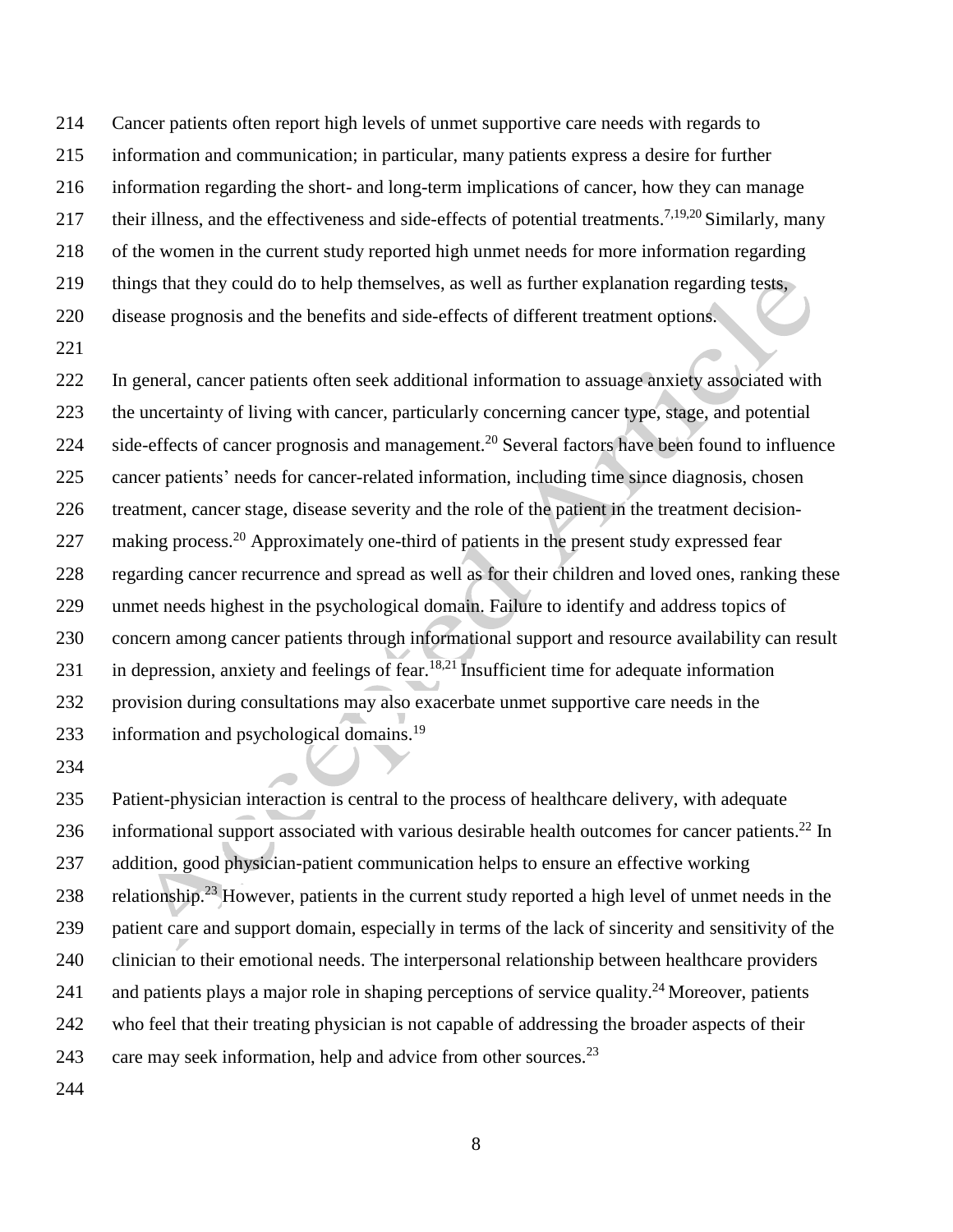Interestingly, few women in the present study prioritised certain needs related to the sharing of their experiences with others, including the need to be informed about support groups, to talk with other cancer patients/survivors or for access to professional counselling services. In Western countries, support groups are often perceived by cancer patients to be very important as 249 they provide many benefits, including a greater sense of control of cancer and its treatment.<sup>19</sup> On the other hand, cancer patients in Oman and other Arab Islamic countries often rely more heavily on family members to support them, especially when dealing with the side-effects of 252 chemotherapy.<sup>3,4</sup> In general, family members in Oman demonstrate a greater degree of involvement in the treatment decision-making process, a finding which may be exacerbated by 254 poor communication with their oncologists.

 In Western countries, women with BC have reported feelings of fear, anxiety and guilt during and after cancer treatment which affects communication with their partners and interferes with 258 sexual activity.<sup>26</sup> However, few Omani women in the current study perceived a high level of unmet need for additional support in the sexuality domain, despite previous research indicating that women in this population are concerned regarding the potential for bodily disfigurement, 261 alopecia and the loss of their femininity as a result of surgical intervention and chemotherapy.<sup>12</sup> However, previous studies conducted in other Islamic countries like Malaysia and the UAE have similarly found the sexuality domain to be ranked low in terms of priority compared to other 264 domains.<sup>8,16</sup> As in other conservative communities, Omani women are often embarrassed and reluctant to explore their sexual needs and concerns with healthcare professionals, as such topics 266 are considered taboo due to cultural norms.<sup>27</sup> Furthermore, it is not considered routine practice to assess the sexual wellbeing of cancer patients in Oman. Healthcare professionals may not have the knowledge and skills necessary to do so; moreover, some may believe that such issues fall 269 outside the scope of their professional responsibilities and could carry legal ramifications.  $^{26}$ 

 The present study reported significant associations between total mean scores and various sociodemographic and clinical variables. In particular, women who had visited the hospital more frequently in the past two months, those diagnosed with BC at more advanced stages and patients receiving chemotherapy or radiotherapy demonstrated significantly higher total mean scores for unmet supportive care needs in comparison to their respective counterparts. Previous studies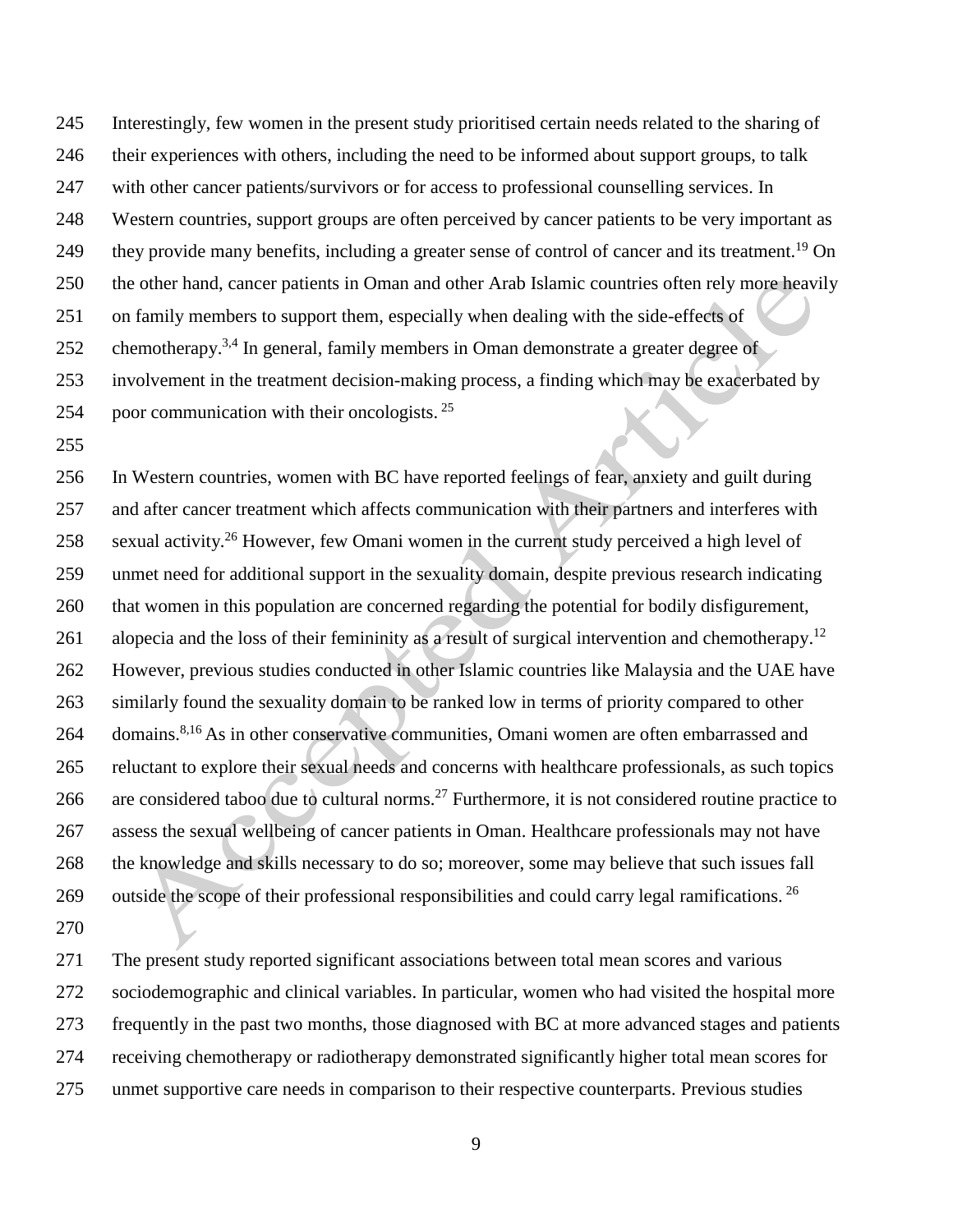have shown that most unmet supportive care needs for cancer patients occur during the treatment 277 phase.<sup>5,28</sup> Surgical or medical treatments for cancer often result in serious physical side-effects 278 and complications as well as negative psychosocial outcomes.<sup>29</sup> Moreover, if their informational needs are not met, cancer patients are more likely to become anxious and depressed which can 280 worsen their health status.<sup>30</sup> Thus, adequate informational and psychosocial support should be 281 provided to cancer patients to help them cope with symptoms at different stages of treatment.<sup>28</sup> 

 Certain limitations to the current study should be acknowledged. First, although the questionnaire used in this study was originally intended to be self-completed by the participants or administered by research assistants to illiterate participants, the tool was modified so that it could be administered online due to the risk of COVID-19 cross-infection. This could have impacted the patients' responses. Moreover, the occurrence of a global pandemic and disruptions to normal cancer service provisions at the time of the study may have affected perceptions of unmet supportive care needs among the respondents.

 Second, although the current study reported a significant association between women who received chemotherapy or radiotherapy and higher total mean scores for unmet supportive care needs, other factors may have played a role in these findings. Psychological or emotional distress, as discussed, as well as other variables like age, education level, family history of BC, access to information and financial status all might have a strong bearing on a patient's perceptions and concerns regarding their unmet needs. Thus, further research utilising more objective measures and evaluation tools and with a larger sample size is needed to rule out such negative associations. Third, future research evaluating the unmet supportive care needs of women with BC in Oman should consider the impact of their level of involvement in the decision-making process and the influence and perceptions of other family members, particularly male family members, as well as other psychosocial aspects of attitudes to health, such as the stigma associated with a BC diagnosis and the patient's own level of knowledge regarding their diagnosis, stage of disease and health outcome. Finally, participants were recruited from one of two main oncology treatment centres in Oman; as such, differences in findings between the two centres cannot be ruled out.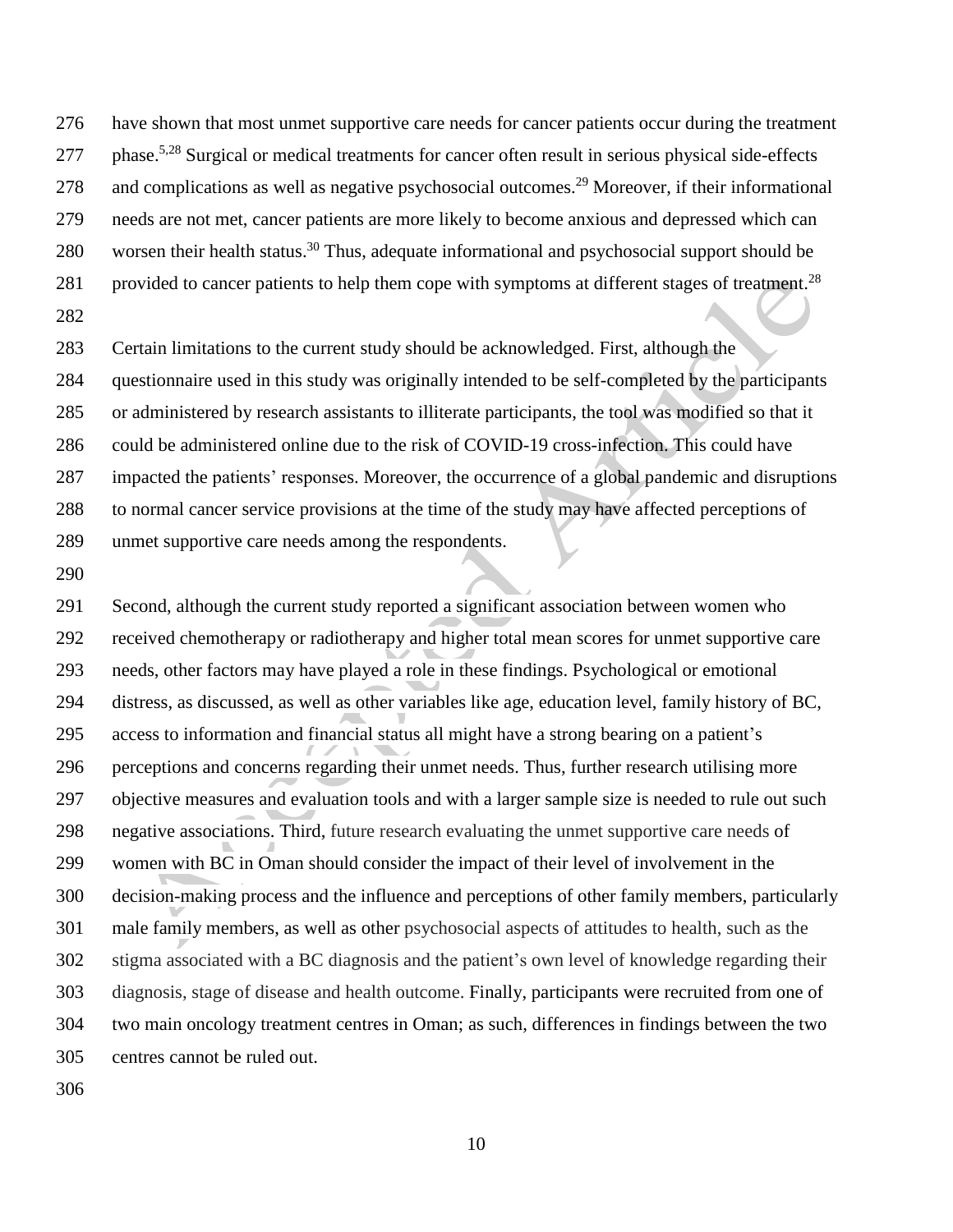# **Conclusion** Despite slight variations between different domains, this study found that the majority of unmet supportive care needs among Omani women with BC were informational in nature. As such, there is an urgent need to improve informational support services at SQUH. In addition, physicians should consider adopting a patient-centred care approach during consultations. This should include exploring the concerns and expectations of the patient at various stages of the cancer care process, including the short- and long-term implications of cancer, their prognosis, potential side-effects of treatment and the risk of cancer among family members. Moreover, additional training should be provided to improve language barriers between patients and non- Arabic-speaking providers. **Authors' Contribution** MA, KA, AAA, HA and AKA conceived the design of the study. AAA, HA and AKA performed data collection. SMP and SJ conducted data analysis. All authors took part in preparation of the manuscript for submission. All authors approved the final version of the manuscript. **Acknowledgements** Permission to use the Arabic version of the SCNS-SF34 tool utilised in this study was granted by 325 Nair *et al*.<sup>[8]</sup> The authors would like to thank the participants for taking part in this study as well as the authorities at the Sultan Qaboos University Hospital for allowing this study to be conducted. **Conflict of Interest** The authors declare no conflicts of interest. **Funding** No funding was received for this study. **References**

 1. Bray F, Ferlay J, Soerjomataram I, Siegel RL, Torre LA, Jemal A. Global cancer statistics 2018: GLOBOCAN estimates of incidence and mortality worldwide for 36 cancers in 185 countries. CA Cancer J Clin 2018; 68:394–424. https://doi.org/10.3322/caac.21492.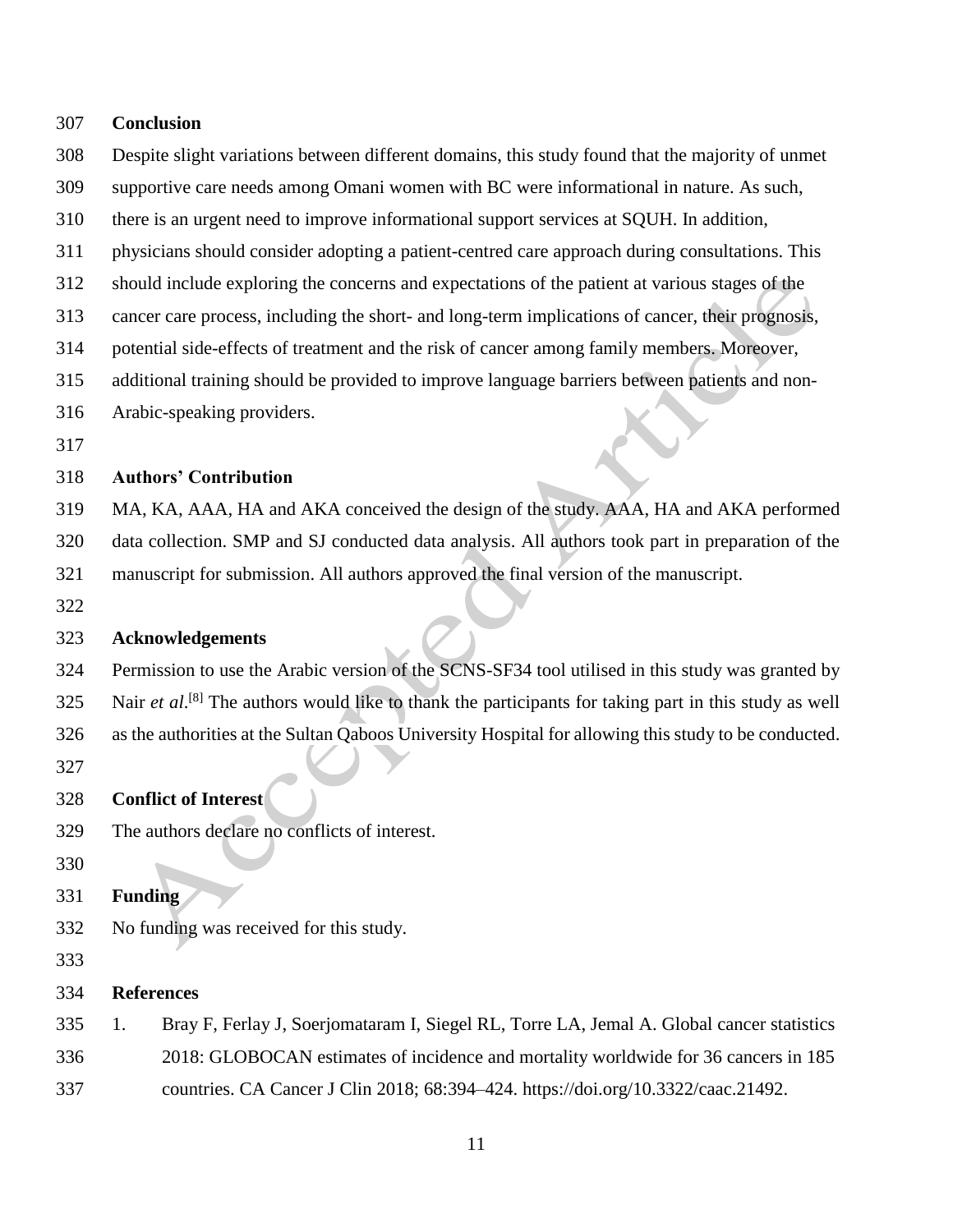2. Maguire R, Kotronoulas G, Simpson M, Paterson C. A systematic review of the supportive care needs of women living with and beyond cervical cancer. Gynecol Oncol 2015; 136:478–90. https://doi.org/10.1016/j.ygyno.2014.10.030. 3. Harrison JD, Young JM, Price MA, Butow PN, Solomon MJ. What are the unmet supportive care needs of people with cancer? A systematic review. Support Care Cancer 2009; 17:1117–28. https://doi.org/10.1007/s00520-009-0615-5. 4. Al-Azri MH, Al-Awisi H, Al-Rasbi S, Al-Moundhri M. Coping with a diagnosis of breast cancer among Omani women. J Health Psychol 2014; 19:836–46. https://doi.org/10.1177/1359105313479813. 5. Chou YH, Hsieh VCR, Chen XX, Huang TY, Shieh SH. Unmet supportive care needs of survival patients with breast cancer in different cancer stages and treatment phases. Taiwan J Obstet Gynecol 2020; 59:231–6. https://doi.org/10.1016/j.tjog.2020.01.010. 6. Li WWY, Lam WWT, Au AHY, Ye M, Law WL, Poon J, et al. Interpreting differences in patterns of supportive care needs between patients with breast cancer and patients with colorectal cancer. Psychooncology 2013; 22:792–8. https://doi.org/10.1002/pon.3068. 7. Al-Bahri A, Al-Moundhri M, Al-Mandhari Z, Al-Azri M. Role of the family in treatment decision-making process for Omani women diagnosed with breast cancer. Patient Educ Couns 2019; 102:352–9. https://doi.org/10.1016/j.pec.2018.08.026. 8. Nair SC, Jaafar H, Jaloudi M, Qawasmeh K, AlMarar A, Ibrahim H. Supportive care needs of multicultural patients with cancer in the United Arab Emirates. Ecancermedicalscience 2018; 12:838. https://doi.org/10.3332/ecancer.2018.838. 9. Al-Lawati NA, Al-Bahrani BJ, Al-Raisi SS, Al-Lawati JA. Twenty-year trends of cancer incidence in Omanis, 1996-2015. Oman Med J 2019; 34:361–87. 10. Al-Lawati JA, Al-Zakwani I, Fadhil I, Al-Bahrani BJ. Cancer incidence in Oman (1996- 2015). Oman Med J 2019; 34:271–73. https://doi.org/10.5001/omj.2019.55. 11. Al-Azri M, Al-Baimani K, Al-Awaisi H, Al-Mandhari Z, Al-Khamayasi J, Al-Lawati Y, et al. Knowledge of symptoms, time to presentation and barriers to medical help-seeking among Omani women diagnosed with breast cancer: A cross-sectional study. BMJ Open 2021; 11:e043976. https://doi.org/10.1136/bmjopen-2020-043976. 12. Al-Riyami A, Abdulhadi NN, Al-Azri M. Understanding the perceptions of Omani women regarding life after a breast cancer diagnosis. Sultan Qaboos Univ Med J 2020;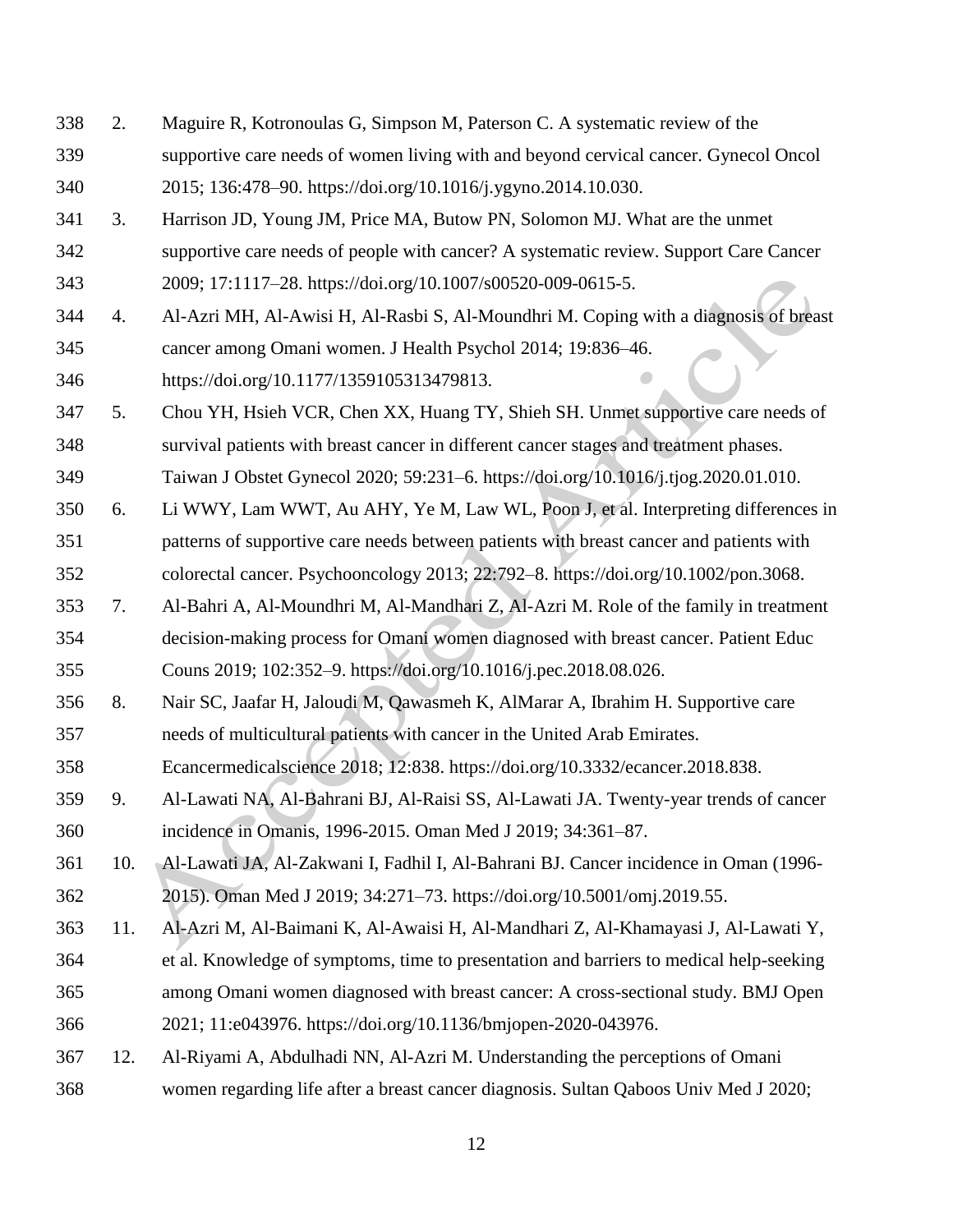- 20:e360–7. https://doi.org/10.18295/squmj.2020.20.04.013.
- 13. Al-Azri M, Al-Awisi H, Al-Rasbi S, El-Shafie K, Al-Hinai M, Al-Habsi H, et al.
- Psychosocial impact of breast cancer diagnosis among Omani women. Oman Med J 2014; 29:437–44. https://doi.org/10.5001/omj.2014.115.
- 14. Oman Ministry of Health. Cancer incidence in Oman 2017. From: www.moh.gov.om/en/-
- /-20-10 Accessed: Apr 2021.
- 15. Boyes A, Girgis A, Lecathelinais C. Brief assessment of adult cancer patients' perceived needs: Development and validation of the 34-item Supportive Care Needs Survey (SCNS-
- SF34). J Eval Clin Pract 2009; 15:602–6. https://doi.org/10.1111/j.1365-
- 2753.2008.01057.x.
- 16. Edib Z, Kumarasamy V, Binti Abdullah N, Rizal AM, Al-Dubai SAR. Most prevalent
- unmet supportive care needs and quality of life of breast cancer patients in a tertiary
- hospital in Malaysia. Health Qual Life Outcomes 2016; 14:26.
- https://doi.org/10.1186/s12955-016-0428-4.
- 17. Heckel L, Fennell KM, Reynolds J, Osborne RH, Chirgwin J, Botti M, et al. Unmet needs and depression among carers of people newly diagnosed with cancer. Eur J Cancer 2015; 51:2049–57. https://doi.org/10.1016/j.ejca.2015.06.129.
- 18. Moghaddam N, Coxon H, Nabarro S, Hardy B, Cox K. Unmet care needs in people living with advanced cancer: A systematic review. Support Care Cancer 2016; 24:3609–22. https://doi.org/10.1007/s00520-016-3221-3.
- 19. Ussher J, Kirsten L, Butow P, Sandoval M. What do cancer support groups provide which other supportive relationships do not? The experience of peer support groups for people with cancer. Soc Sci Med 2016; 62:2565–76.
- https://doi.org/10.1016/j.socscimed.2005.10.034.
- 20. Mekuria AB, Erku DA, Belachew SA. Preferred information sources and needs of cancer patients on disease symptoms and management: A cross-sectional study. Patient Prefer
- Adherence 2016; 10:1991–7. https://doi.org/10.2147/PPA.S116463.
- 21. Hawkins NA, Pollack LA, Leadbetter S, Steele WR, Carroll J, Dolan JG, et al.
- Informational needs of patients and perceived adequacy of information available before
- and after treatment of cancer. J Psychosoc Oncol 2008; 26:1–16.
- https://doi.org/10.1300/J077v26n02\_01.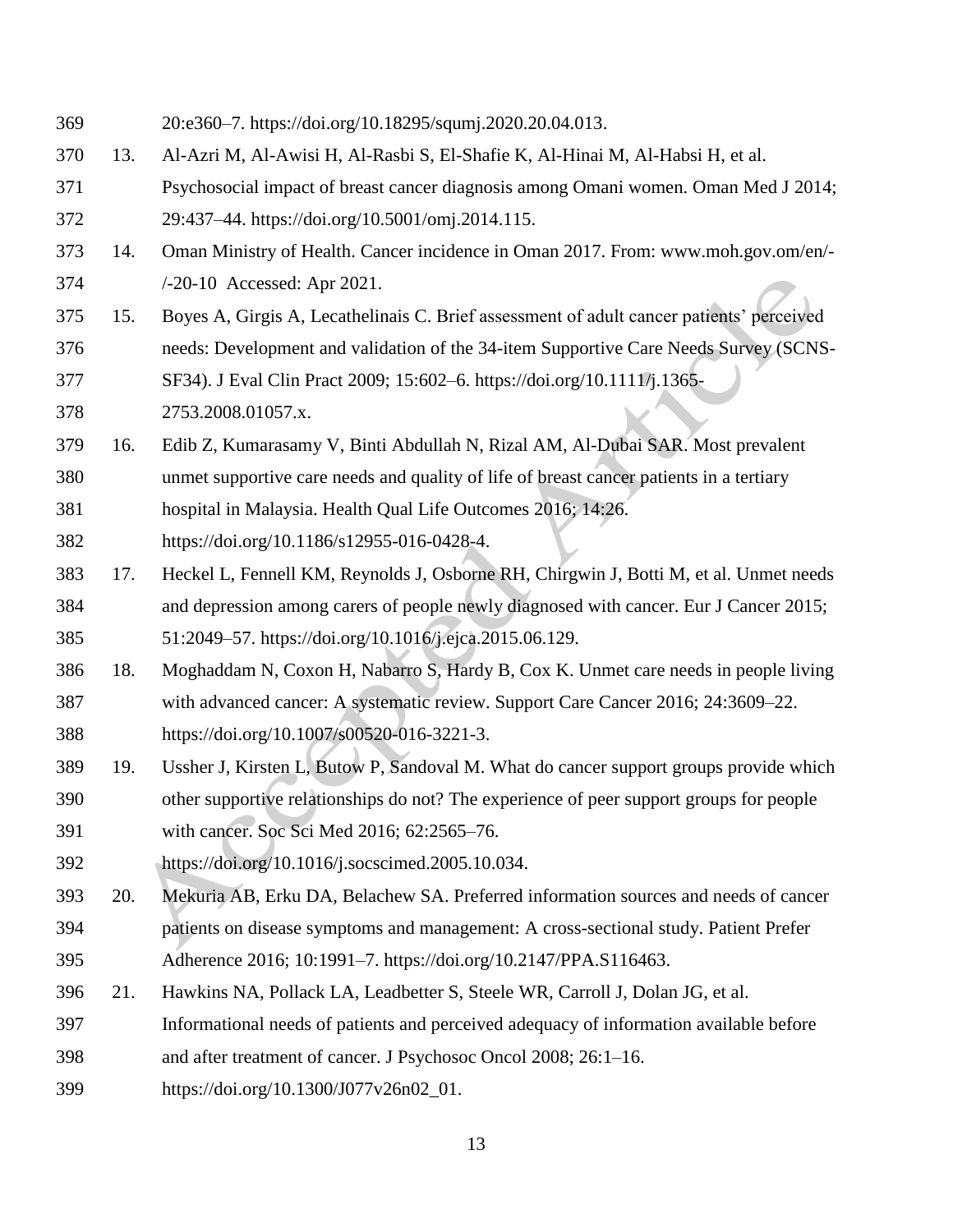- 22. Maly RC, Leake B, Silliman RA. Health care disparities in older patients with breast carcinoma: Informational support from physicians. Cancer 2003; 97:1517–27. https://doi.org/10.1002/cncr.11211.
- 23. Adamson M, Choi K, Notaro S, Cotoc C. The doctor-patient relationship and information-seeking behavior: Four orientations to cancer communication. J Palliat Care 2018; 33:79–
- 87. https://doi.org/10.1177/0825859718759881.
- 24. Padma P, Rajendran C, Lokachari PS. Service quality and its impact on customer satisfaction in Indian hospitals: Perspectives of patients and their attendants. Benchmarking 2010; 17. https://doi.org/10.1108/14635771011089746.
- 25. Al-Bahri A, Al-Moundhri M, Al-Mandhari Z, Al-Azri M. The role of patients' families in treatment decision-making among adult cancer patients in the Sultanate of Oman. Eur J
- Cancer Care (Engl) 2018; 27:e12845. https://doi.org/10.1111/ecc.12845.
- 26. Stilos K, Doyle C, Daines P. Addressing the sexual health needs of patients with
- gynecologic cancers. Clin J Oncol Nurs 2008; 12:457–63.
- https://doi.org/10.1188/08.CJON.457-463.
- 27. Wahba M. Adolescents' sexual and reproductive health in the Arab world. In: Laher E
- (Ed). Handbook of Healthcare in the Arab World. Berlin, Germany: Springer, 2019. Pp.
- 1–25. https://doi.org/10.1007/978-3-319-74365-3\_100-1.
- 28. Smith A, Hyde YM, Stanford D. Supportive care needs of cancer patients: A literature review. Palliat Support Care 2015; 13:1013–17.
- https://doi.org/10.1017/S1478951514000959.
- 29. Walker LG, Eremin O. Psychological assessment and intervention: Future prospects for women with breast cancer. Semin Surg Oncol 1996; 12:76–83.
- https://doi.org/10.1002/(sici)1098-2388(199601/02)12:1<76::aid-ssu11>3.3.co;2-y.
- 30. Whelan TJ, Mohide EA, Willan AR, Arnold A, Tew M, Sellick S, et al. The supportive
- care needs of newly diagnosed cancer patients attending a regional cancer center. Cancer
- 1997; 80:1518–24. https://doi.org /10.1002/(sici)1097-0142(19971015).
-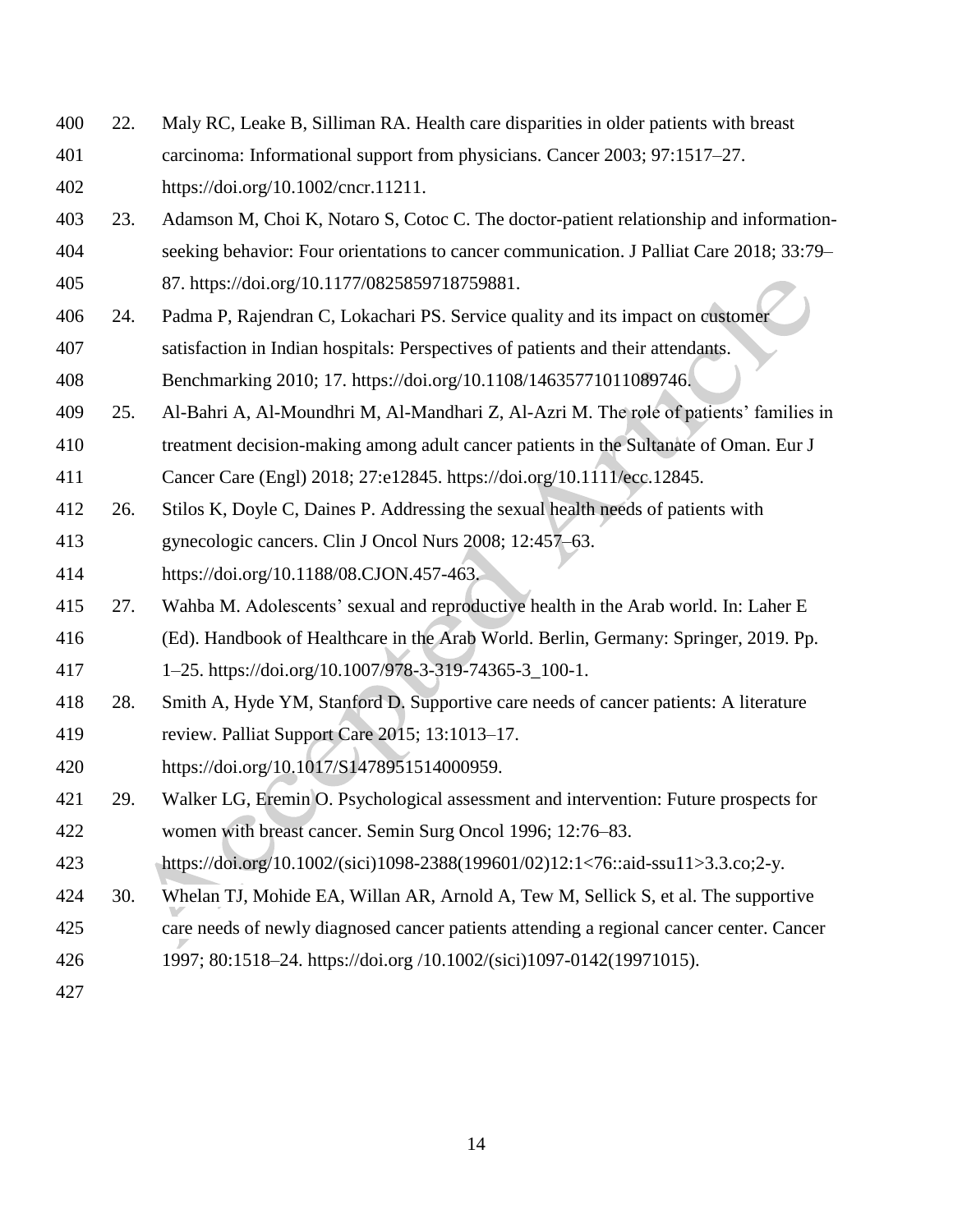| Characteristic                           | n(%)        |
|------------------------------------------|-------------|
| Age in years $(n = 180)$                 |             |
| $\leq 30$                                | 10(5.6)     |
| $31 - 40$                                | 30(16.7)    |
| $41 - 50$                                | 80 (44.4)   |
| $51 - 60$                                | 41 (22.8)   |
| $>60$                                    | 19(10.6)    |
| Education level ( $n = 181$ )*           |             |
| Illiterate (cannot read or write)        | 28(15.5)    |
| Completed primary school (grade 6)       | 10(5.5)     |
| Completed intermediate school (grade 9)  | 13(7.2)     |
| Completed secondary school (grade 12)    | 57(31.5)    |
| Completed university                     | 63(34.8)    |
| Completed postgraduate/doctorate         | 10(5.5)     |
| Marital status ( $n = 181$ )             |             |
| Married                                  | 132(72.9)   |
| Single                                   | 13(7.2)     |
| Widowed                                  | 12(6.6)     |
| Divorced                                 | 24(13.3)    |
| Place of residence $(n = 181)$           |             |
| Muscat                                   | 65 (35.9)   |
| South Al Batinah                         | 16(8.8)     |
| North Al Batinah                         | 27(14.9)    |
| A'Dakhiliyah                             | 38(21.0)    |
| South Ash Sharqiyah                      | 6(3.3)      |
| North Ash Sharqiyah                      | 10(5.5)     |
| Dhofar                                   | 6(3.3)      |
| Ad Dhahirah                              | 12(6.6)     |
| Al Buraimi                               | 1(0.6)      |
| Employment status ( $n = 181$ )          |             |
| Unemployed                               | 105(58.0)   |
| Employed                                 | 41 $(22.7)$ |
| Retired                                  | 35(19.3)    |
| Monthly family income in OMR $(n = 181)$ |             |
| $\leq 500$                               | 102(56.4)   |
| $501 - 1,000$                            | 52(28.7)    |
| $1,001-2,000$                            | 26(14.4)    |
| >2,001                                   | 1(0.6)      |
| Family history of BC $(n = 181)$         |             |
| N <sub>o</sub>                           | 135 (74.6)  |
| Yes                                      | 46(25.4)    |

**Table 1:** Sociodemographic and clinical characteristics of Omani women diagnosed with breast cancer (N = 181) cancer ( $N = 181$ )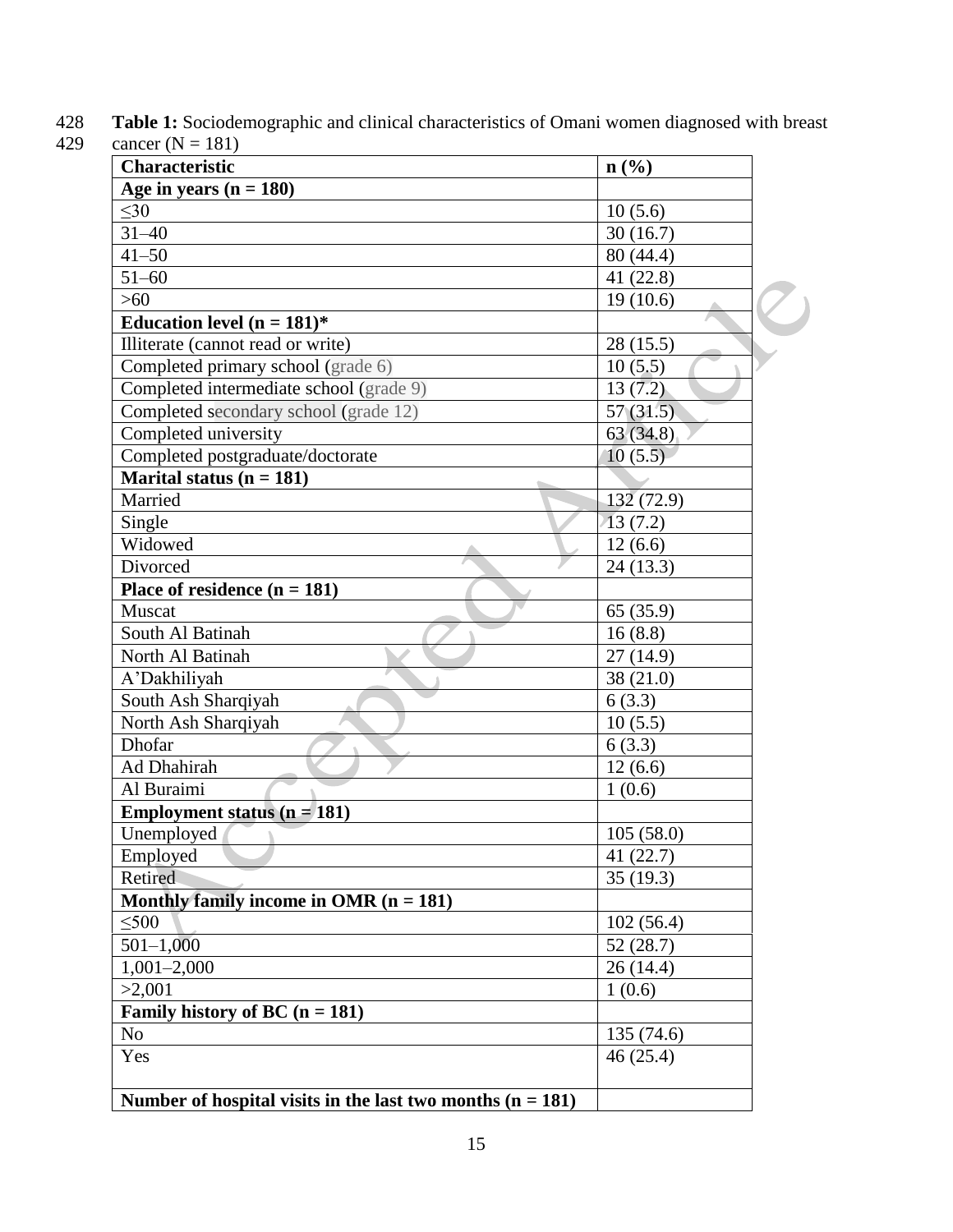|                                                       | 79 (43.6) |  |
|-------------------------------------------------------|-----------|--|
| $\overline{2}$                                        | 36(19.9)  |  |
| 3                                                     | 21(11.6)  |  |
| $\overline{4}$                                        | 17(9.4)   |  |
| >4                                                    | 28 (15.5) |  |
| Time since diagnosis in years $(n = 181)$             |           |  |
| $\frac{\leq 2}{\geq 2}$                               | 54 (29.8) |  |
|                                                       | 127(70.2) |  |
| Stage of cancer at diagnosis $(n = 180)$              |           |  |
|                                                       | 52 (28.9) |  |
| $\overline{2}$                                        | 52 (28.9) |  |
| 3 or 4                                                | 76(42.2)  |  |
| Treatment received in the last two months $(n = 177)$ |           |  |
| Chemotherapy                                          | 45(15.4)  |  |
| Immunotherapy                                         | 33(18.6)  |  |
| Radiotherapy                                          | 10(5.6)   |  |
| Surgery                                               | 10(5.6)   |  |
| Combined treatment                                    | 18(10.2)  |  |
| Hormonal therapy                                      | 25(14.1)  |  |
| Other                                                 | 26(14.7)  |  |
| None                                                  | 10(5.6)   |  |

430 *OMR = Omani rials; BC = breast cancer. \*According to the education system in Oman.*

431

432 **Table 2:** Mean score per item for each domain of perceived unmet supportive care needs\*

433 among Omani women diagnosed with breast cancer  $(N = 181)$ 

| <b>Domain</b>                 | <b>Number of items</b> | <b>Minimum</b> | <b>Maximum</b> | Mean score per  |
|-------------------------------|------------------------|----------------|----------------|-----------------|
|                               | per domain             | score per      | score per      | item $\pm$ SEM  |
|                               |                        | item           | item           |                 |
| Psychological                 |                        | 1.0            | 5.0            | $2.77 \pm 0.08$ |
| Physical and daily living     |                        | 1.0            | 5.0            | $2.90 \pm 0.08$ |
| Health system and information |                        | 1.0            | 5.0            | $3.33 \pm 0.09$ |
| Patient care and support      | 6                      | 1.0            | 5.0            | $3.04 \pm 0.08$ |
| Sexuality                     |                        | 1.0            | 5.0            | $2.27 \pm 0.10$ |

434 *SEM = standard error of measurement. \*Self-assessed using a previously validated Arabic* 

*version of the 34-item Supportive Care Needs Survey-Short Form.<sup>8</sup>* 435 *Items were scored in terms of* 

436 *perceived level of need for additional support on a five-point scale as either 1 (no need/not* 

*applicable), 2 (no need/satisfied), 3 (low need), 4 (moderate need) or 5 (high need).<sup>15</sup>* 437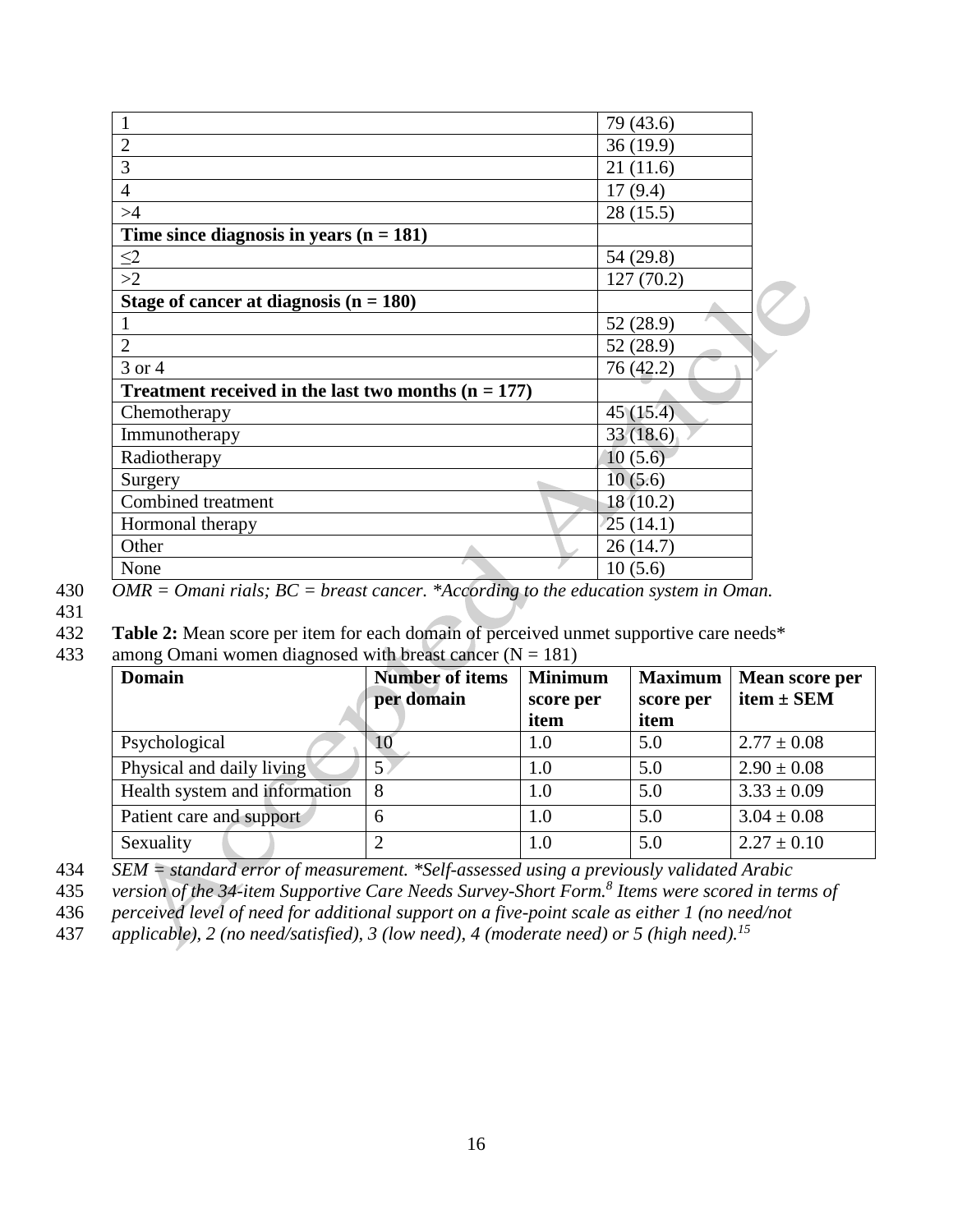438 **Table 3:** Perceived level of unmet supportive care needs\* in each domain among Omani women

|  | 439 | diagnosed with breast cancer $(N = 181)$ |  |
|--|-----|------------------------------------------|--|
|--|-----|------------------------------------------|--|

|                                     | <b>Item</b>                                                                                        | Perceived level of unmet need, |             |             |                 |             |
|-------------------------------------|----------------------------------------------------------------------------------------------------|--------------------------------|-------------|-------------|-----------------|-------------|
|                                     |                                                                                                    | $n\left(\frac{0}{0}\right)$    |             |             |                 |             |
| Domain                              |                                                                                                    | None/not                       | None/       | Low         | <b>Moderate</b> | <b>High</b> |
|                                     |                                                                                                    | applicable                     | satisfied   |             |                 |             |
|                                     | Fears about loss of<br>independence                                                                | 73 (40.3)                      | 38(21.0)    | 33(18.2)    | 28(15.5)        | 9(5.0)      |
|                                     | Feeling depressed/sad                                                                              | 64(35.4)                       | 30(16.6)    | 35(19.3)    | 25(13.8)        | 27(14.9)    |
|                                     | Fears about pain                                                                                   | 37(20.4)                       | 28(15.5)    | 50(27.6)    | 43(23.8)        | 23 (12.7)   |
|                                     | Fears about cancer spreading                                                                       | 30(16.6)                       | 22(12.2)    | 32(17.7)    | 36(19.9)        | 61(33.7)    |
|                                     | Fears about cancer recurrence                                                                      | 28(15.5)                       | 28(15.5)    | 31(17.1)    | 32(17.7)        | 62(34.3)    |
|                                     | Accepting changes to your<br>body/appearance                                                       | 22(12.2)                       | 82 (45.3)   | 24(13.3)    | 28(15.5)        | 25(13.8)    |
|                                     | Thinking about death                                                                               | 69(38.1)                       | 47(26.0)    | 20(11.0)    | 24(13.3)        | 21(11.6)    |
|                                     | Fears about lifestyle changes                                                                      | 54 (29.8)                      | 42(23.2)    | 39(21.5)    | 24(13.3)        | 22(12.2)    |
| Psychological                       | Concerns regarding the ability<br>of those close to you to cope<br>with your care                  | 73 (40.3)                      | 37(20.4)    | 33(18.2)    | 17(9.4)         | 21(11.6)    |
|                                     | Fears about your children or<br>those close to you                                                 | 43(23.8)                       | 23(12.7)    | 26(14.4)    | 30(16.6)        | 59 (32.6)   |
|                                     | Pain                                                                                               | 28(15.5)                       | 39(21.5)    | 50(27.6)    | 46(25.4)        | 18(9.9)     |
|                                     | Tiredness                                                                                          | 19(10.5)                       | 38 (21.0)   | 48 (26.5)   | 53 $(29.3)$     | 23(12.7)    |
|                                     | Nausea/vomiting                                                                                    | 65(35.9)                       | 26(14.4)    | 36(19.9)    | 36(19.9)        | 18(9.9)     |
|                                     | Not sleeping well                                                                                  | 42(23.2)                       | 22(12.2)    | 41(22.7)    | 47(26.0)        | 29(16.0)    |
| Physical and<br>daily living        | Not able to do the things that<br>you could before cancer                                          | 38(21.0)                       | 34(18.8)    | 41 $(22.7)$ | 40(22.1)        | 28(15.5)    |
|                                     | Need to talk to someone who<br>understands and has<br>experience with your case                    | 19(10.5)                       | 41 $(22.7)$ | 34(18.8)    | 30(16.6)        | 57(31.5)    |
| s                                   | Need for more information<br>about your diagnosis and<br>prognosis (i.e. your future<br>condition) | 19(10.5)                       | 48 (26.5)   | 20(11.0)    | 33(18.2)        | 61(33.7)    |
|                                     | Need to be informed about<br>available treatments and their<br>benefits and side-effects           | 14(7.7)                        | 44 (24.3)   | 22(12.2)    | 29(16.0)        | 72 (39.8)   |
| <b>Health system and informatio</b> | Need for information about<br>how to manage your illness<br>and side-effects at home               | 26(14.4)                       | 34(18.8)    | 31(17.1)    | 40(22.1)        | 50(27.6)    |
|                                     | Need for an explanation<br>regarding any tests that you<br>undergo                                 | 15(8.3)                        | 47(26.0)    | 21(11.6)    | 33(18.2)        | 65 (35.9)   |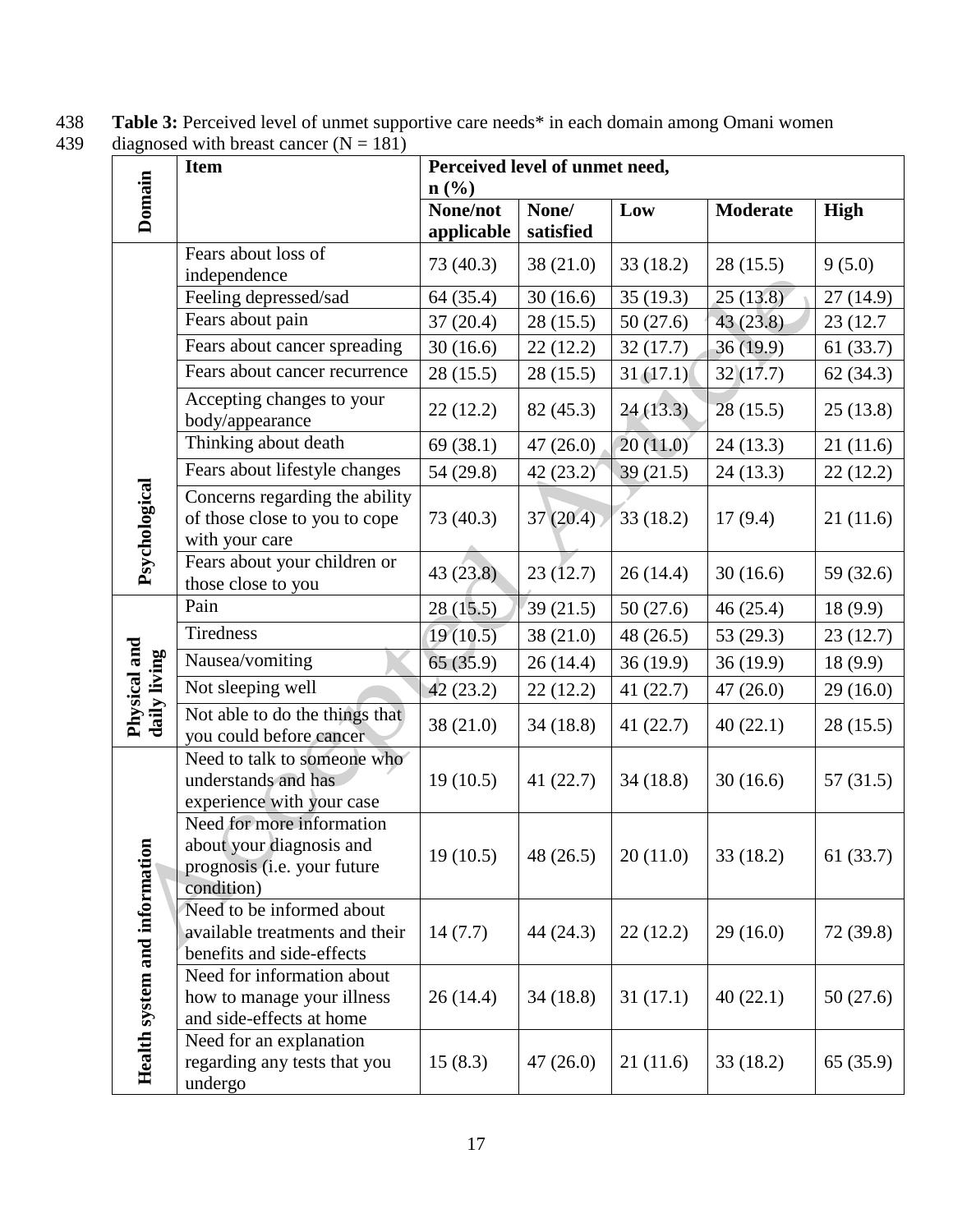|                          | Need to be informed about<br>things that you can do to help<br>yourself get well | 19(10.5)  | 40(22.1)  | 20(11.0) | 28(15.5) | 74 (40.9)   |
|--------------------------|----------------------------------------------------------------------------------|-----------|-----------|----------|----------|-------------|
|                          | Need to be informed about<br>support groups                                      | 35(19.3)  | 32(17.7)  | 31(17.1) | 35(19.3) | 48 (26.5)   |
|                          | Need for access to<br>professional counselling                                   | 51 (28.2) | 31(17.1)  | 32(17.7) | 26(14.4) | 41 $(22.7)$ |
|                          | Waiting a long time for a<br>clinic appointment                                  | 44 (24.3) | 50(27.6)  | 29(16.0) | 23(12.7) | 35(19.3)    |
|                          | Need for the hospital to<br>protect your privacy                                 | 18(9.9)   | 70(38.7)  | 10(5.5)  | 24(13.3) | 59 (32.6)   |
|                          | Need for more choice about<br>which hospital you attend                          | 41(22.7)  | 56 (30.9) | 26(14.4) | 25(13.8) | 33(18.2)    |
|                          | Need for clinicians to attend<br>promptly to your physical<br>needs              | 23(12.7)  | 67(37.0)  | 15(8.3)  | 27(14.9) | 49 (27.1)   |
| Patient care and support | Need for clinicians to show<br>sensitivity to your emotional<br>needs            | 19(10.5)  | 65(35.9)  | 12(6.6)  | 30(16.6) | 55 (30.4)   |
|                          | Need for clinicians to be more<br>sincere with you                               | 20(11.0)  | 62(34.3)  | 13(7.2)  | 20(11.0) | 66 (36.5)   |
|                          | Changes in your sexual<br>feelings                                               | 73 (40.3) | 42(23.2)  | 29(16.0) | 19(10.5) | 18(9.9)     |
| Sexuality                | Changes in your sexual<br>relationship                                           | 79(43.6)  | 35(19.3)  | 25(13.8) | 24(13.3) | 18(9.9)     |
|                          | Need to talk with other people<br>who have experienced cancer                    | 41(22.6)  | 58 (32.0) | 31(17.1) | 32(17.7) | 19(10.5)    |
|                          | Need for economic help                                                           | 75 (41.4) | 28(15.5)  | 23(12.7) | 22(12.2) | 33(18.2)    |
| Other needs              | Need to receive less<br>commiseration from other<br>people                       | 69(38.1)  | 32(17.7)  | 19(10.5) | 12(6.6)  | 49 (27.1)   |

440 *\*Self-assessed using a previously validated Arabic version of the 34-item Supportive Care Needs* 

441 Survey-Short Form.<sup>8</sup> Items were scored in terms of perceived level of need for additional support

442 *on a five-point scale as either 1 (no need/not applicable), 2 (no need/satisfied), 3 (low need), 4* 

*(moderate need) or 5 (high need).<sup>15</sup>* 443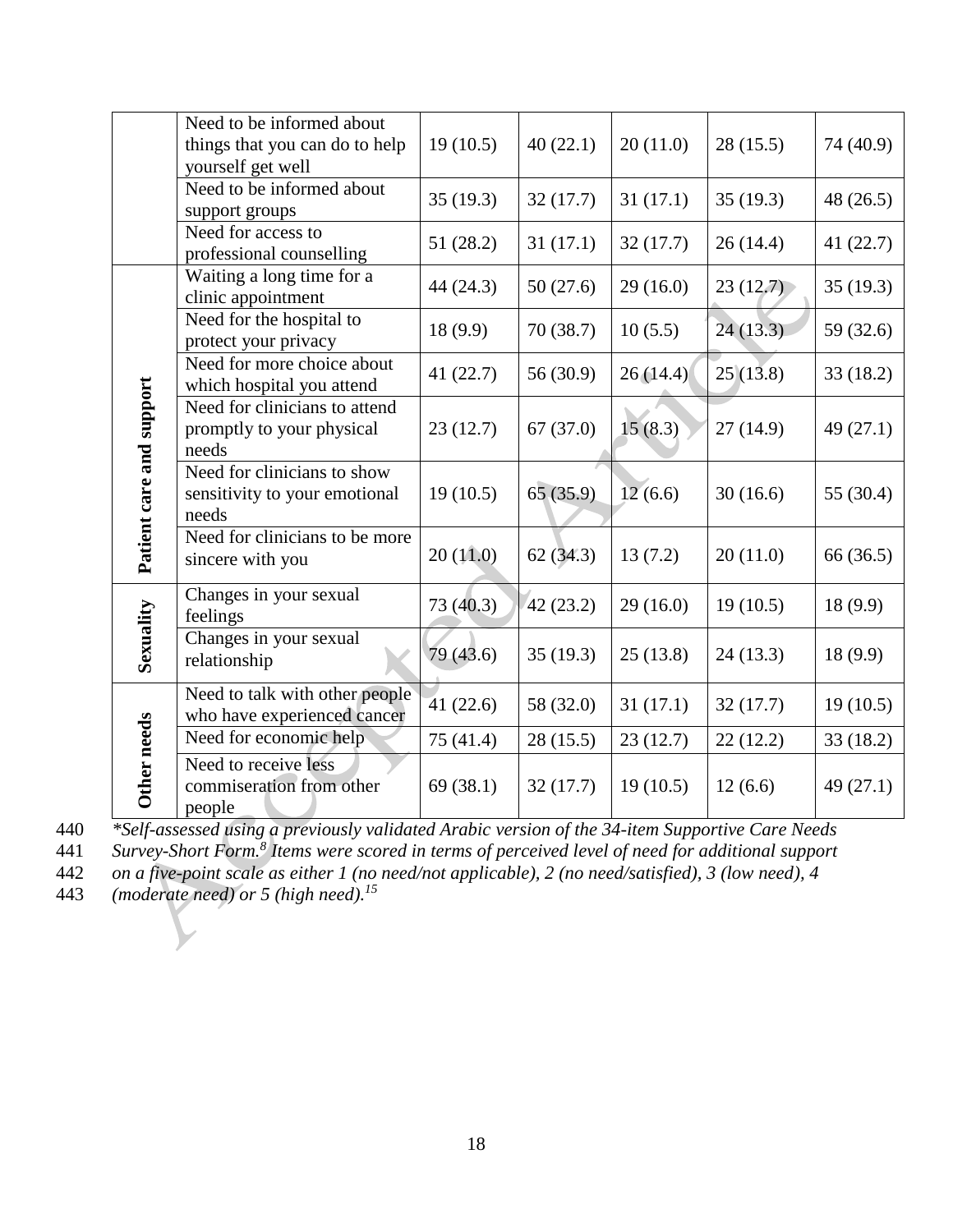444 **Table 4:** Associations between sociodemographic and clinical variables and total mean score for

| 445 perceived unmet supportive care needs* among Omani women diagnosed with breast cancer (N |
|----------------------------------------------------------------------------------------------|
| $446 = 181$                                                                                  |

| <b>Variable</b>                                  | <b>Mean score <math>\pm</math> SEM</b> | $P$ value |
|--------------------------------------------------|----------------------------------------|-----------|
| Age in years                                     |                                        | 0.855     |
| $\leq 40$                                        | $100.98 \pm 27.79$                     |           |
| $41 - 50$                                        | $99.51 \pm 25.34$                      |           |
| $51 - 60$                                        | $96.17 \pm 31.98$                      |           |
| $>60$                                            | $101.26 \pm 26.13$                     |           |
| <b>Education level</b> †                         |                                        | 0.800     |
| Illiterate (cannot read or write)                | $99.50 \pm 22.85$                      |           |
| Completed primary school (grade 6)               | $105.70 \pm 28.38$                     |           |
| Completed intermediate school (grade 9)          | $97.08 \pm 26.21$                      |           |
| Completed secondary school (grade 12)            | $99.37 \pm 28.28$                      |           |
| Completed university                             | $97.18 \pm 29.17$                      |           |
| Completed postgraduate/doctorate                 | $109.40 \pm 26.03$                     |           |
| <b>Marital status</b>                            |                                        | 0.509     |
| Married                                          | $100.50 \pm 27.75$                     |           |
| Single                                           | $94.00 \pm 31.27$                      |           |
| Widowed                                          | $89.58 \pm 24.33$                      |           |
| Divorced                                         | $100.92 \pm 24.78$                     |           |
| <b>Employment status</b>                         |                                        | 0.209     |
| Unemployed                                       | $99.45 \pm 26.99$                      |           |
| Employed                                         | $104.39 \pm 26.91$                     |           |
| Retired                                          | $93.23 \pm 28.66$                      |           |
| Monthly family income in OMR                     |                                        | 0.136     |
| < 500                                            | $103.02 \pm 25.50$                     |           |
| $501 - 1,000$                                    | $92.31 \pm 31.06$                      |           |
| $1,001-2,000$                                    | $98.62 \pm 25.25$                      |           |
| <b>Family history of BC</b>                      |                                        | 0.297     |
| N <sub>o</sub>                                   | $100.61 \pm 27.86$                     |           |
| Yes                                              | $95.72 \pm 25.91$                      |           |
| Number of hospital visits in the last two months |                                        | $0.045$ ‡ |
| $\mathbf{1}$                                     | $94.62 \pm 27.27$                      |           |
| $\overline{2}$                                   | $101.61 \pm 25.54$                     |           |
| 3                                                | $93.14 \pm 29.20$                      |           |
| $\overline{4}$                                   | $112.82 \pm 26.38$                     |           |
| >4                                               | $106.36 \pm 26.34$                     |           |
| Time since diagnosis in years                    |                                        | 0.403     |
| $\leq2$                                          | $101.98 \pm 25.95$                     |           |
| >2                                               | $98.25 \pm 28.01$                      |           |
| <b>Stage of cancer at diagnosis</b>              |                                        | $0.047$ ‡ |
| $\mathbf{1}$                                     | $92.11 \pm 30.24$                      |           |
| $\overline{2}$                                   | $99.50 \pm 23.47$                      |           |
| 3 or 4                                           | $104.32 \pm 27.24$                     |           |